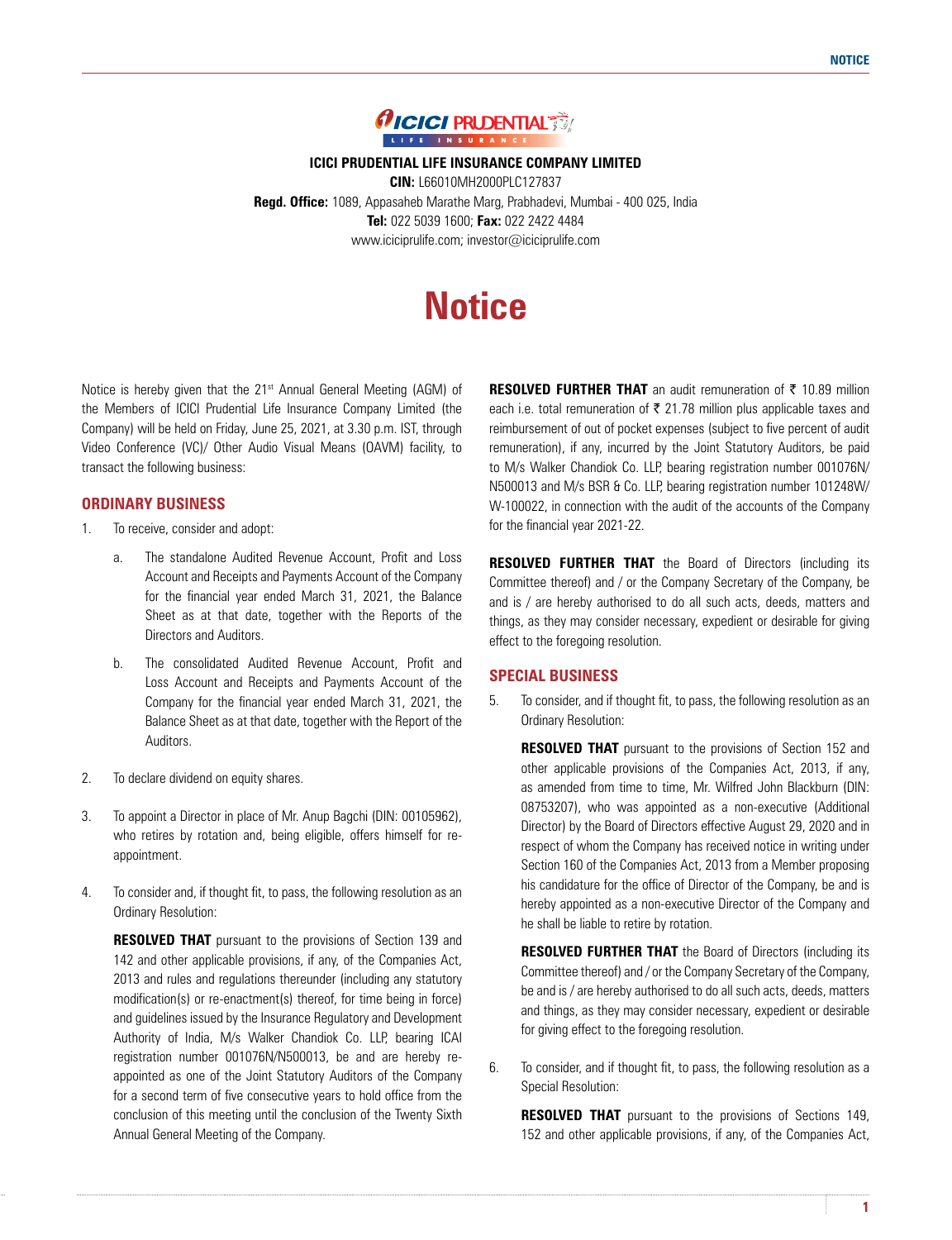2013 (the Act) read with Schedule IV to the Act (including any statutory modification(s) or re-enactment(s) thereof, for the time being in force) and the Companies (Appointment and Qualification of Directors) Rules, 2014, as amended from time to time, Mr. Dilip Karnik (DIN: 06419513), who was appointed as an Independent (Additional) Director on April 19, 2021 and holds office up to the Annual General Meeting of the Company and who has submitted a declaration that he meets the criteria for independence as provided under Section 149(6) of the Act and Regulation 16(1)(b) of the Securities and Exchange Board of India (Listing Obligation and Disclosure Requirements) Regulations, 2015 and in respect of whom the Company has received a notice in writing from a Member under Section 160 of the Act proposing his candidature for the office of the Director of the Company, be and is hereby re- appointed as an Independent Director of the Company, not liable to retire by rotation, for a second term of five consecutive years commencing from June 29, 2021 till June 28, 2026.

**RESOLVED FURTHER THAT** the Board of Directors (including its Committee thereof) and / or the Company Secretary of the Company, be and is / are hereby authorised to do all such acts, deeds, matters and things, as they may consider necessary, expedient or desirable for giving effect to the foregoing resolution.

7. To consider, and if thought fit, to pass the following resolution as a Special Resolution:

**RESOLVED THAT** pursuant to Regulation 17(1A) of the Securities and Exchange Board of India (Listing Obligations and Disclosure Requirements) Regulations, 2015, the provisions of the Companies Act, 2013 (including any statutory modification(s) or re-enactment(s) thereof for the time being in force) and the rules made thereunder and other applicable provisions, if any, the approval of the Members be and is hereby accorded, for continuation of the directorship of Mr. Dilip Karnik (DIN: 06419513) after attaining the age of seventy five (75) years, as an Independent Director of the Company, till June 28, 2026, subject to other necessary approvals.

**RESOLVED FURTHER THAT** the Board of Directors (including its Committee thereof) and / or the Company Secretary of the Company, be and is / are hereby authorised to do all such acts, deeds, matters and things, as they may consider necessary, expedient or desirable for giving effect to the foregoing resolution.

8. To consider, and if thought fit, to pass, the following resolution as an Ordinary Resolution:

 **RESOLVED THAT** pursuant and subject to the provisions of Section 34A and other applicable provisions, if any, of the Insurance Act, 1938 (including any amendment, variation, statutory modifications or re-enactment thereof for the time being in force), subject to the approval of the Insurance Regulatory and Development Authority of India (IRDAI) and other applicable provisions, if any, of the Companies Act, 2013 (the Act) (including any amendment, variation, statutory modifications or re-enactment(s) thereof for the time being in force) and provisions of the Articles of Association of the Company, the

remuneration of Mr. N. S. Kannan (DIN: 00066009), Managing Director & Chief Executive Officer (MD & CEO), be and is hereby approved, as under with effect from April 1, 2021:

- a. Basic salary:  $\bar{\tau}$  25,690,440/- per annum;
- b. Allowances:  $\bar{\tau}$  18,249,804/- per annum, including but not limited to supplementary allowance, meal allowance, gift allowance and other allowances;
- c. Perquisites and non-cash benefits (evaluated as per Income- tax Rules, wherever applicable and at actual cost to the Company in other cases): Perquisites and non-cash benefits which are considered as part of Fixed Pay: group term life insurance, group personal accident insurance, group mediclaim, domiciliary medical reimbursement, corporate car, corporate club memberships, interest subsidy on housing loan, furnishings, utilities (such as gas and electricity), scholarship for children's education, financial support to cover expenses for children with special needs and other such non-cash perquisites and benefits, as applicable from time to time and as may be determined by the Board of Directors or the Board Nomination and Remuneration Committee in accordance with the Compensation and Benefits Policy of the Company. Other perquisites and non-cash benefits not considered as part of Fixed Pay include: business club membership, executive health checkup, drivers, fuel for car, motor insurance and maintenance of car, company assets and enablement for home office, mobile reimbursement, privilege leave encashment and other such perquisites and non-cash benefits, including employee stock options under the Revised Scheme (Employee Stock Option Scheme 2005 as approved by Members on July 17, 2017) of the Company and the ICICI Bank Employee Stock Option Scheme – 2000, if any, as applicable from time to time and as may be determined by the Board of Directors or the Board Nomination and Remuneration Committee in accordance with the Compensation and Benefits Policy of the Company.
- d. Retirals: ` 9,076,428/- per annum (includes Provident Fund and Gratuity and Superannuation with an option to cash out).
- e. Performance Bonus would be maximum of 70% of the Fixed Pay, as defined in the Compensation & Benefits Policy as approved by the Board (which includes basic pay, allowances, non-cash benefits and perquisites, contribution towards superannuation/retirals and any other form of noncash benefits & perquisites including reimbursable benefits & perquisites with monetary ceilings) and as may be determined by the Board of Directors or the Board Nomination and Remuneration Committee in accordance with the Compensation and Benefits Policy of the Company. Should the bonus be more than 50% of Fixed Pay, 60% of the bonus would be paid upfront and balance 40% equally deferred over the next three years.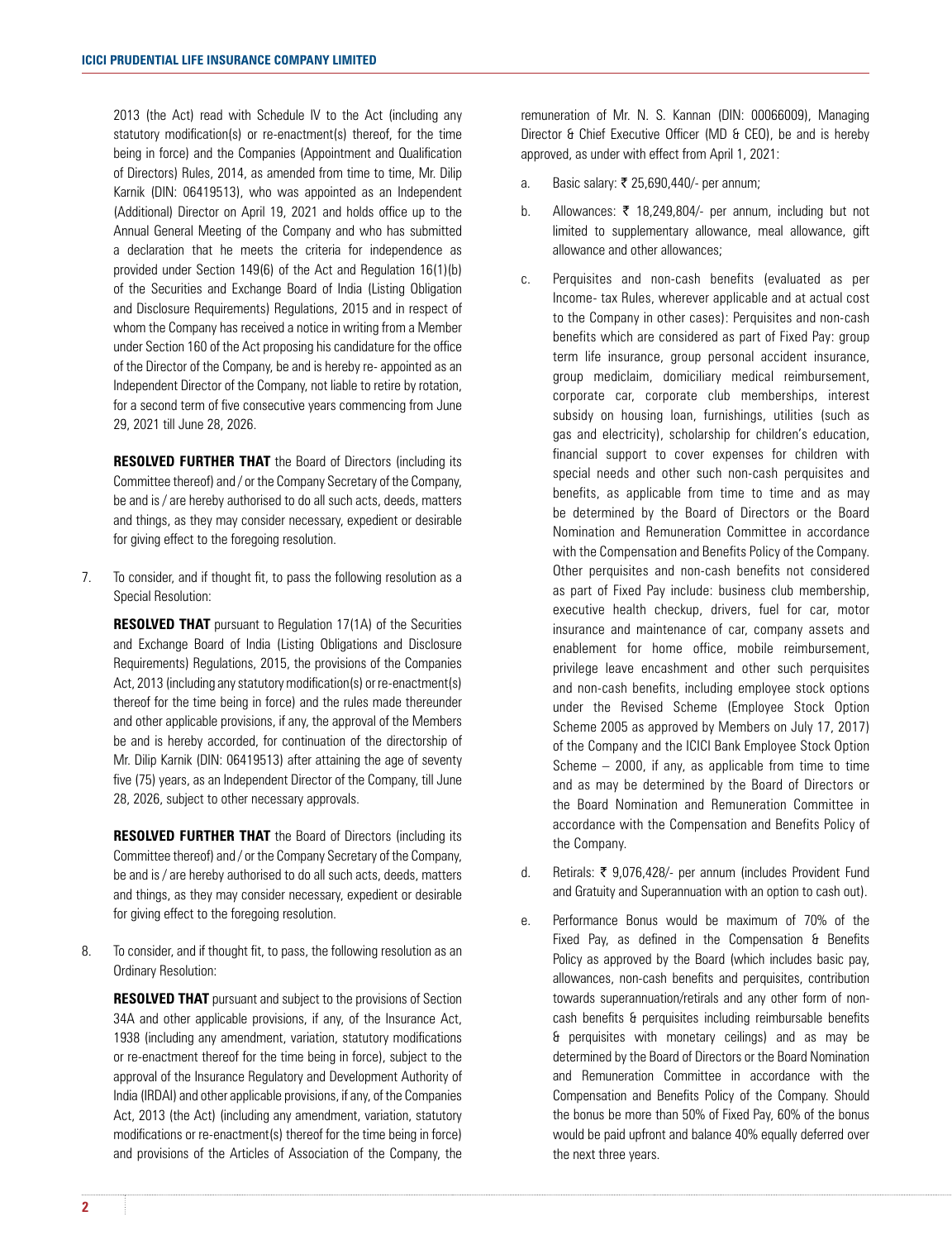**RESOLVED FURTHER THAT** the Board of Directors of the Company, (including the Board Nomination & Remuneration Committee), be and are hereby authorised from time to time, to settle all questions or difficulties that may arise in connection with or incidental to give effect to the above resolution, including revising the aforementioned remuneration, including perquisites, stock options, and/or other benefits, as may be required and approved by IRDAI.

 **RESOLVED FURTHER THAT** the other terms of employment of Mr. N. S. Kannan to the extent not amended or modified herein shall remain unchanged and further the Board of Directors (including the Board Nomination & Remuneration Committee) be and are hereby authorised to do all such acts, deeds, matters and things, as they may consider necessary, expedient or desirable for giving effect to this resolution.

9. To consider, and if thought fit, to pass, the following resolution as a Special Resolution:

**RESOLVED THAT** pursuant to the provisions of Section 62(1) (b) and other applicable provisions, if any, of the Companies Act, 2013 and in accordance with the Memorandum and Articles of Association of the Company, provisions of the Securities and Exchange Board of India (Listing Obligations and Disclosure Requirements) Regulations, 2015, provisions of the Securities and Exchange Board of India (Share Based Employee Benefits) Regulations, 2014, if any, amendments thereto and subject to such other approvals, permissions and sanctions as may be necessary, approval of the Members be and is hereby accorded to amend the following Section IV of the ICICI Prudential Life Insurance Company Limited - Employees Stock Option Scheme (2005) (Scheme), by substituting the existing Section IV of the Scheme in the below manner:

| <b>Section and</b><br><b>Heading</b>              | <b>Existing Section</b>                                                                                                                                                                                                                                                                                                                   | <b>Revised Section</b>                                                                                                                                                                                                                                                                                                                                                                             |
|---------------------------------------------------|-------------------------------------------------------------------------------------------------------------------------------------------------------------------------------------------------------------------------------------------------------------------------------------------------------------------------------------------|----------------------------------------------------------------------------------------------------------------------------------------------------------------------------------------------------------------------------------------------------------------------------------------------------------------------------------------------------------------------------------------------------|
| Section<br>IV: Shares<br>subject to the<br>Scheme | shares issued or issuable<br>since March 31, 2016<br>pursuant to the exercise<br>of any Options granted<br>to the Eligible Employees<br>issued pursuant to the<br>Scheme or any other<br>stock option scheme of<br>the Company, shall not<br>exceed a figure equal<br>to 2.64% of the number<br>of shares issued as on<br>March 31, 2016. | 1. The aggregate number of 1. The aggregate number of<br>shares issued or issuable<br>since March 31, 2016<br>pursuant to the exercise<br>of any Options granted<br>to the Eligible Employees<br>issued pursuant to the<br>Scheme or any other<br>stock option scheme of<br>the Company, shall not<br>exceed a figure equal<br>to 3.54% of the number<br>of shares issued as on<br>March 31, 2016. |
|                                                   | The<br>maximum<br>number<br>of Options granted to<br>any Eligible<br>Employee<br>in a financial year shall<br>not exceed 0.1% of the<br>issued Shares of the<br>Company at the time of<br>grant of Options.                                                                                                                               | The<br>maximum<br>number<br>of Options granted to<br>Eligible<br>Employee<br>anv<br>in a financial year shall<br>not exceed 0.1% of the<br>issued Shares of the<br>Company at the time of<br>grant of Options.                                                                                                                                                                                     |

**RESOLVED FURTHER THAT** all the other terms and conditions of the Scheme shall remain unchanged.

**RESOLVED FURTHER THAT** for the purpose of giving effect to the above resolution the Board of Directors (including the Board Nomination and Remuneration Committee), be and is hereby authorized to do all such acts, deeds, matters and things as it may, in its absolute discretion, deem necessary or desirable for such purpose and with power on behalf of the Company to settle all questions, difficulties or doubts that may arise in regard to implementation of the resolution including but not limited to determination of eligibility or otherwise of Eligible Employees who continue to be covered by the Scheme or to the benefits extended under the Scheme.

By Order of the Board

#### **Sonali Chandak**

Mumbai Company Secretary April 19, 2021 **ADD** 2021

# **Registered Office:**

1089, Appasaheb Marathe Marg Prabhadevi, Mumbai - 400 025 Tel: 022 5039 1600; Fax: 022 2422 4484 investor@iciciprulife.com www.iciciprulife.com CIN: L66010MH2000PLC127837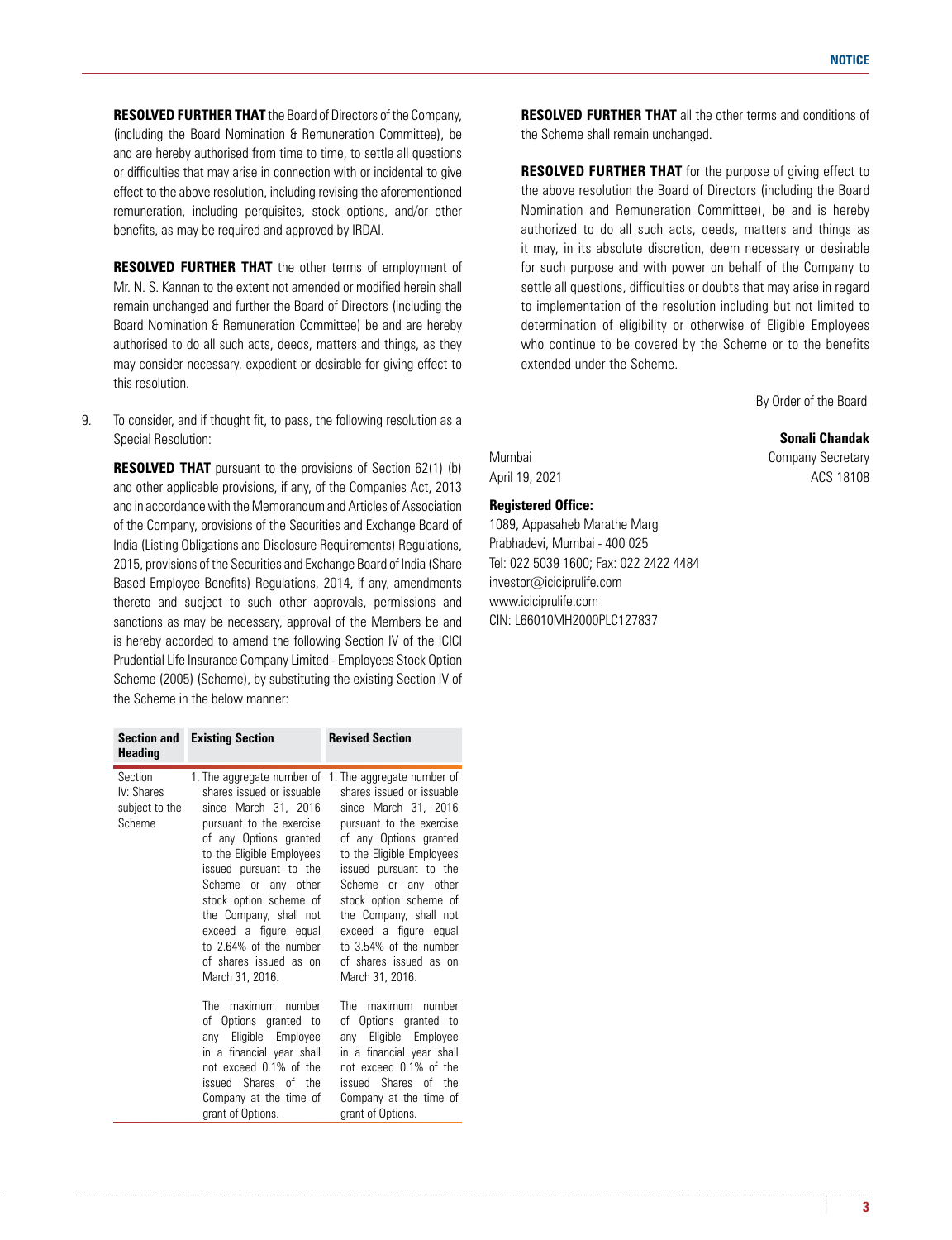## **NOTES**

- 1. The relevant Explanatory Statement pursuant to section 102(1) of the Companies Act, 2013, setting out the material facts concerning ordinary and special business in respect of Item Nos. 3 to 9 as set out above is annexed hereto.
- 2. In view of the outbreak of the COVID-19 pandemic, Ministry of Corporate Affairs (MCA), vide Circular No. 02/2021 dated January 13, 2021, Circular No. 20/2020 dated May 05, 2020 read with Circular No. 14/2020 dated April 08, 2020 and Circular No.17/2020 dated April 13, 2020 (MCA Circulars) companies are permitted to hold their AGM through Video Conferencing (VC)/ Other Audio Visual Means (OAVM) for the calendar year 2021.
- 3. In compliance with applicable provisions of the Companies Act, 2013 read with MCA Circulars, the  $21<sup>st</sup>$  AGM of the Company is being conducted through VC/OAVM, without the physical presence of the Members at a common venue. The deemed venue for this AGM shall be the registered office of the Company.
- 4. In terms of the MCA Circulars, since the physical attendance of Members has been dispensed with, there is no requirement of appointment of proxies. Accordingly, the facility of appointment of proxies by Members under Section 105 of the Act will not be available for this AGM. However, the Body Corporates are entitled to appoint authorised representatives to attend the AGM through VC/OAVM and participate thereat and to cast their votes through e-voting.
- 5. Corporate/Institutional Members (i.e. other than Individuals, HUF, NRI etc.) are required to send scanned certified true copy (PDF Format) of the Board Resolution/Authority Letter, etc. together with attested specimen signature(s) of the duly authorised representative(s), to the Scrutiniser by email to **info@mehta-mehta.com** with a copy marked to **evoting@nsdl.co.in**.
- 6. Members can login and join the AGM thirty (30) minutes prior to the scheduled time to start the AGM and the window for joining shall be kept open till the expiry of thirty (30) minutes after the scheduled time to start the AGM, on first-come-first-serve basis. However, the participation of large members (members holding 2% or more shareholding), promoters, institutional investors, directors, key managerial personnel, the chairpersons of the Audit Committee, Nomination and Remuneration Committee, Stakeholders' Relationship Committee and auditors can attend the Meeting without restriction of first-come-first-serve basis. Instructions and other information for Members for attending the AGM through VC/ OAVM are given in this Notice.
- 7. The attendance of the Members attending the AGM through VC/ OAVM will be counted for the purpose of reckoning the quorum under Section 103 of the Companies Act, 2013.
- 8. Pursuant to Regulation 36(3) of the Securities and Exchange Board of India (Listing Obligations and Disclosure Requirements) Regulations, 2015 and clause 1.2.5 of Secretarial Standard 2, the information about the Directors proposed to be appointed/re-appointed and the

Director to whom revised remuneration is proposed to be paid, in the this AGM, is given in the Annexure I to the Notice.

- 9. The Register of Members and Share Transfer Books of the Company will remain closed from Friday, June 18, 2021 to Friday, June 25, 2021 (both days inclusive) for the purpose of determining the eligibility to receive the final dividend for the financial year ended March 31, 2021.
- 10. The final dividend for the financial year ended March 31, 2021 at the rate of  $\bar{\tau}$  2.00 per equity share of face value of  $\bar{\tau}$  10 each, as recommended by the Board of Directors, if approved at this Meeting, will be paid to those Members who hold shares:
	- i. In dematerialised mode, based on the beneficial ownership details to be received from National Securities Depository Limited (NSDL) and Central Depository Services (India) Limited (CDSL) as at the close of business hours on Thursday, June 17, 2021;
	- ii. In physical mode, if their names appear in the Company's Register of Members, after giving effect to valid transmission or transposition requests lodged with the Company, at the close of business hours on Thursday June 17, 2021.
- 11. The Company's Registrar & Transfer Agents for its share registry (both, physical as well as electronic) is KFin Technologies Private Limited (Formerly known as Karvy Fintech Private Limited) (KFin/ Registrar/RTA) having its office at Selenium Tower B, Plot 31-32, Gachibowli, Financial District, Nanakramguda, Hyderabad 500 032, Unit: ICICI Prudential Life Insurance Company Limited.
- 12. The Securities and Exchange Board of India (SEBI) has mandated the submission of Permanent Account Number (PAN) by every participant in the securities market. Members holding shares in electronic mode therefore are requested to submit their PAN to their DPs with whom they are maintaining their demat accounts. Members holding shares in physical mode can submit their PAN to KFin.
- 13. All statutory registers and the documents referred to in the Notice and Explanatory Statement will also be available for electronic inspection without any fee by the Members from the date of circulation of this Notice up to the date of AGM, i.e. Friday, June 25, 2021. Members seeking to inspect such documents can send an email to **investor@iciciprulife.com**.
- 14. In case of joint holders attending the Meeting, only such joint holder who is higher in the order of names will be entitled to vote.
- 15. In line with the MCA Circular No. 17/2020 dated April 13, 2020, the Notice calling the AGM has been uploaded on the website of the Company at **www.iciciprulife.com**. The Notice can also be accessed from the websites of the Stock Exchanges i.e. BSE Limited and National Stock Exchange of India Limited at **www.bseindia.com** and **www.nseindia.com** respectively and is also available on the website of e-voting agency i.e. NSDL at **www.evoting.nsdl.com**.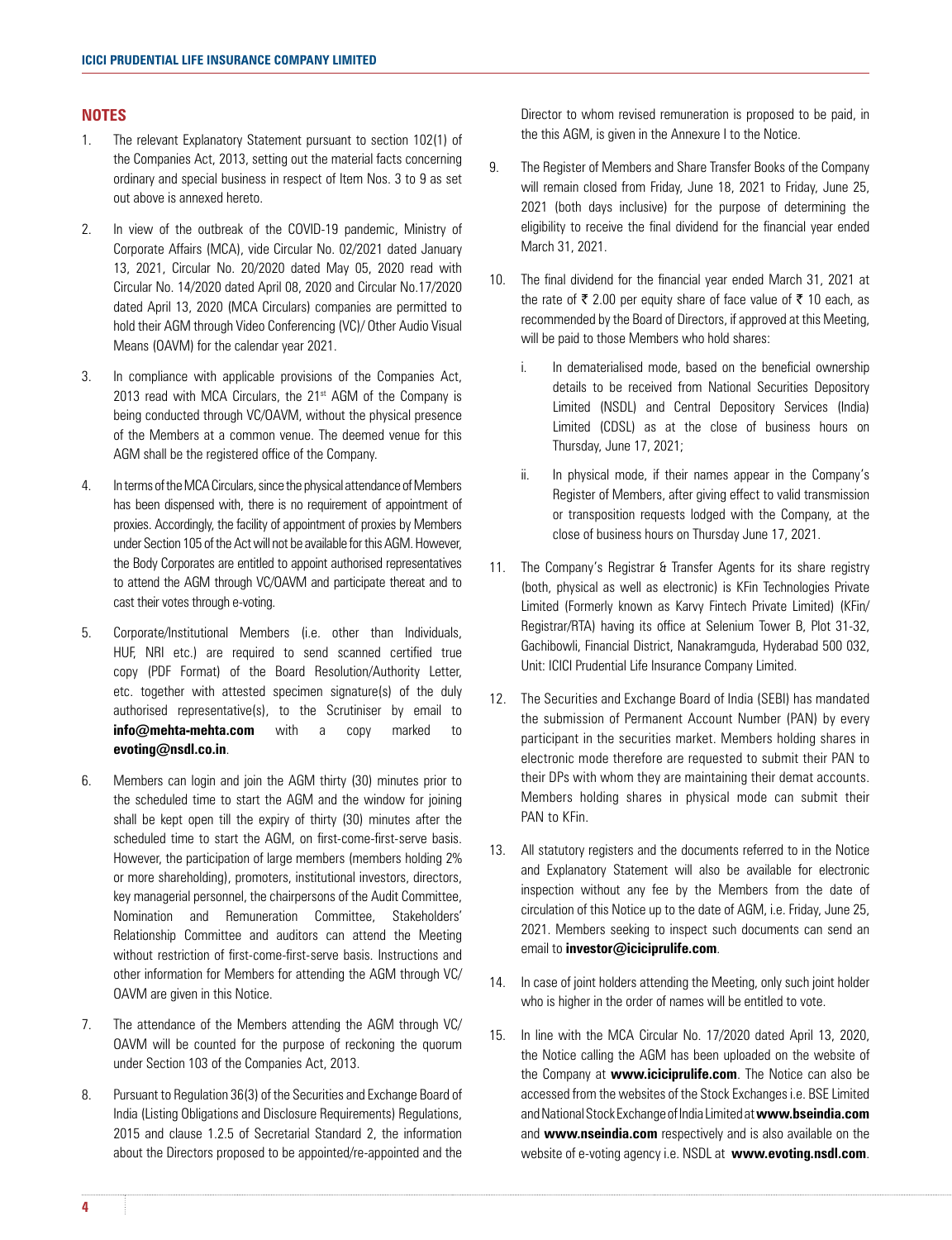- 16. Copies of the Annual Report for the financial year 2020-21 and Notice of AGM is being sent only by e-mail to the Members and to all other persons so entitled and who have registered their email addresses with the Depository Participant (DP)/Company's Registrar and Transfer Agent (RTA) or the Company for this purpose. Members of the Company holding shares either in physical form or in dematerialised forms as on benpos date i.e. Friday, May 14, 2021 will receive Notice of the AGM along with the Annual Report for the financial year 2020-21 through electronic mode. In this regard, the Company has published a notice by way of an advertisement as per MCA Circular dated May 5, 2020.
- 17. Members holding shares in physical form, are requested to notify any changes in their address to the Company's Registrar & Share Transfer Agent. Members are requested to quote their Folio No. or DP ID / Client ID, in case shares are in physical / dematerialized form, as the case may be, in all correspondence with the Company / Registrar and Share Transfer Agent.

 Members are encouraged to avail the Electronic Clearing Service (ECS) mandate facility provided by the Company. In order to avoid fraudulent encashment of dividend warrants, Members holding shares in physical form are requested to send to KFin, at the above mentioned address, a Bank Mandate (providing details of name and address of banker, branch, PIN code and particulars of the bank account) or changes therein, if not provided earlier, under the signature of the Sole/First holder quoting their Folio Number. This information will be printed on the dividend warrants.

- 18. Members holding shares in dematerialised mode are requested to intimate all changes pertaining to their bank details, ECS mandates, email addresses, nominations, power of attorney, change of address/name etc. to their Depository Participant (DP) only and not to the Company or KFin. Any such changes effected by the DPs will automatically reflect in the Company's subsequent records. Members holding shares in physical mode are requested to advise any change in their address or bank mandate to KFin.
- 19. SEBI has mandated the submission of Permanent Account Number (PAN) by every participant in the securities market. Members holding shares in electronic mode are, therefore, requested to submit their PAN to their DPs with whom they are maintaining their demat accounts. Members holding shares in physical mode can submit their PAN to KFin.
- 20. As per Regulation 40 of Securities and Exchange Board of India (Listing Obligations and Disclosure Requirements) Regulations, 2015, as amended, securities of listed companies can be transferred only in dematerialised form with effect from April 1, 2019, except in case of request received for transmission or transposition of securities. In view of this and to eliminate all risks associated with physical shares, Members holding shares in physical form are requested to consider converting their holdings to dematerialised form.
- 21. Members holding shares in physical mode are advised to make nomination in respect of their shareholding in the Company in the

nomination form (SH-13), by writing to RTA. Members holding shares in electronic mode may contact their respective DPs for availing the nomination facility.

- 22. Non-Resident Indian Members are requested to inform their respective DPs, immediately of:
	- A. Change in their residential status on return to India for permanent settlement.
	- B. Particulars of their bank account maintained in India with complete name, branch, account type, account number and address of the bank with pin code number, if not furnished earlier.
- 23. The Company has uploaded the details of unpaid and unclaimed dividend amounts on its website. Members who have not encashed the dividend so far are requested to write to KFin, who shall arrange to send the unclaimed dividend amount. Members are requested to note that dividends which are not claimed within seven (7) years from the date of transfer to the Company's Unpaid Dividend Account will, as per the provisions of Section 124 of the Companies Act, 2013 and rules made thereunder, be transferred to the Investor Education and Protection Fund (IEPF); the unclaimed dividend for the financial year ended March 31, 2015, would be transferred to the IEPF in FY2021-22.
- 24. In terms of the aforesaid MCA Circulars, the business set out in the Notice will be transacted through electronic voting system and the Company shall provide the facility of voting by electronic means. Instructions and other information relating to e-voting are given in this Notice.
- 25. Information and Other Instructions relating to E-Voting:
	- a. Pursuant to the provisions of Section 108 of the Companies Act, 2013 read with Rule 20 of the Companies (Management and Administration) Rules, 2014 (as amended), SEBI Circular dated December 9, 2020 and Regulation 44 of SEBI (Listing Obligations & Disclosure Requirements) Regulations, 2015 (as amended) and the MCA Circulars, the Company is providing facility of remote e-voting to its Members in respect of the business to be transacted at the AGM. For this purpose, the Company has engaged NSDL for facilitating the voting through electronic means, as the authorised agency.
	- b. A person, whose name is recorded in the register of members or in the register of beneficial owners maintained by the depositories as on the cut-off date, i.e. Friday, June 18, 2021 only shall be entitled to cast their vote either through remote e-voting or through e-voting at the AGM.
	- c. The voting rights of the Members shall be in proportion to their share in the paid up share capital of the Company as on the cut-off date.
	- d. The cut-off date i.e. Friday, June 18, 2021, is the date on which the right of voting of the Members shall be reckoned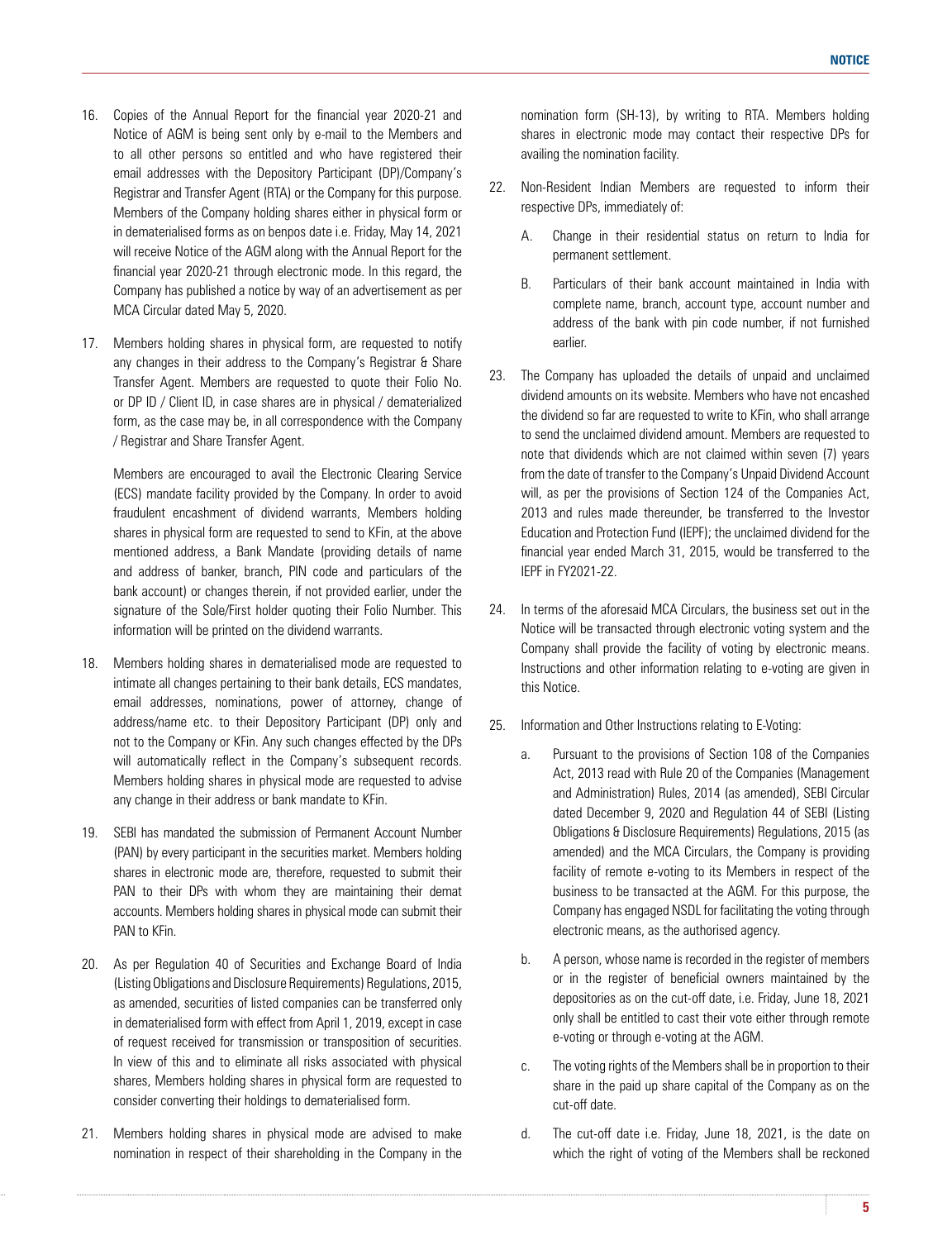and a person who is not a Member as on the cut-off date should treat this Notice for information purposes only.

- e. The remote e-voting period will commence at 9.00 a.m. IST on Tuesday, June 22, 2021 and will end at 5.00 p.m. IST on Thursday, June 24, 2021.
- f. At the end of the remote e-voting period, the facility shall forthwith be blocked.
- g. Once the vote on a resolution is cast by Member, the Member shall not be allowed to change it subsequently or cast the vote again.
- h. Any person, holding shares in physical form and nonindividual shareholders holding securities in demat mode, who acquires shares of the Company and becomes a Member of the Company after sending of the Notice and holding shares as of the cut-off date, may obtain the login ID and password by sending a request at **evoting@nsdl. co.in**. However, if he/she is already registered with NSDL for remote e-voting then he/she can use his/her existing User ID and password for casting the vote. If you forgot your password, you can reset your password by using "Forgot User Details/Password" or "Physical User Reset Password" option available on **www.evoting.nsdl.com** or call on toll free no. 1800 22 44 30 and 1800 1020 990. In case of Individual Shareholders holding securities in demat mode who acquires shares of the Company and becomes a Member of the Company after sending of the Notice and holding shares as of the cut-off date may follow steps mentioned in the Notice of the AGM under "Access to NSDL e-Voting system".
- i. The Company has appointed Mehta & Mehta, Company Secretaries, as the Scrutiniser, to scrutinise the entire e-voting process. Ms. Ashwini Inamdar (Membership No. F 9409), Partner and failing her, Mr. Atul Mehta (Membership No. F 5782), Partner, will represent Mehta & Mehta, Company Secretaries. The Scrutiniser shall, within 48 hours from the conclusion of the AGM, make a consolidated Scrutiniser's Report of the total votes cast in favour or against, if any, to the Chairman or a person authorised by him. The Chairman or a person authorised by him shall declare the result of the voting forthwith.
- j. The result declared along with the Scrutiniser's Report shall be placed on the Company's website **www.iciciprulife**. **com** and on the website of NSDL **www.evoting.nsdl.com** immediately. The Company shall simultaneously forward the results to National Stock Exchange of India Limited and BSE Limited, where the shares of the Company are listed.
- 26. The process and manner of remote e-voting are explained herein below:

 NSDL e-Voting system consists of "Two Steps" which are mentioned below:

# **Step 1: Access to NSDL e-Voting system**

A. Login method for e-Voting and joining virtual meeting for individual shareholders holding securities in demat mode

 As per SEBI circular dated December 9, 2020, individual shareholders holding securities in demat mode are allowed to vote through their demat account maintained with Depositories and Depository Participants. Shareholders are advised to update their mobile number and email Id in their demat accounts in order to access e-Voting facility.

 Login method for Individual shareholders holding securities in demat mode is given below:

- (a) Individual shareholders holding shares in demat mode with NSDL can login as follows:
	- 1. If you are already registered for NSDL IDeAS facility, please visit the e-Services website of NSDL. Open web browser by typing the following URL: **https://eservices.nsdl.com/** either on a Personal Computer or on a mobile. Once the home page of e-Services is launched, click on the "Beneficial Owner" icon under "Login" which is available under "IDeAS" section. A new screen will open. You will have to enter your User ID and Password. After successful authentication, you will be able to see e-Voting services. Click on "Access to e-Voting" under e-Voting services and you will be able to see e- Voting page. Click on options available against company name or e-Voting service provider - NSDL and you will be re-directed to NSDL e-Voting website for casting your vote during the remote e-Voting period or joining virtual meeting & voting during the meeting.
	- 2. If the user is not registered for IDeAS e-Services, option to register is available at **https://eservices. nsdl.com**. Select "Register Online for IDeAS" Portal or click at **https://eservices.nsdl.com/SecureWeb/ IdeasDirectReg.jsp**
	- 3. Visit the e-Voting website of NSDL. Open web browser by typing the following URL: **https://www. evoting.nsdl.com/** either on a Personal Computer or on a mobile. Once the home page of e-Voting system is launched, click on the icon "Login" which is available under 'Shareholder/Member' section. A new screen will open. You will have to enter your User ID (i.e. your sixteen digit demat account number held with NSDL), Password/OTP and a Verification Code as shown on the screen. After successful authentication, you will be redirected to NSDL Depository site wherein you can see e-Voting page. Click on options available against company name or e-Voting service provider - NSDL and you will be redirected to e-Voting website of NSDL for casting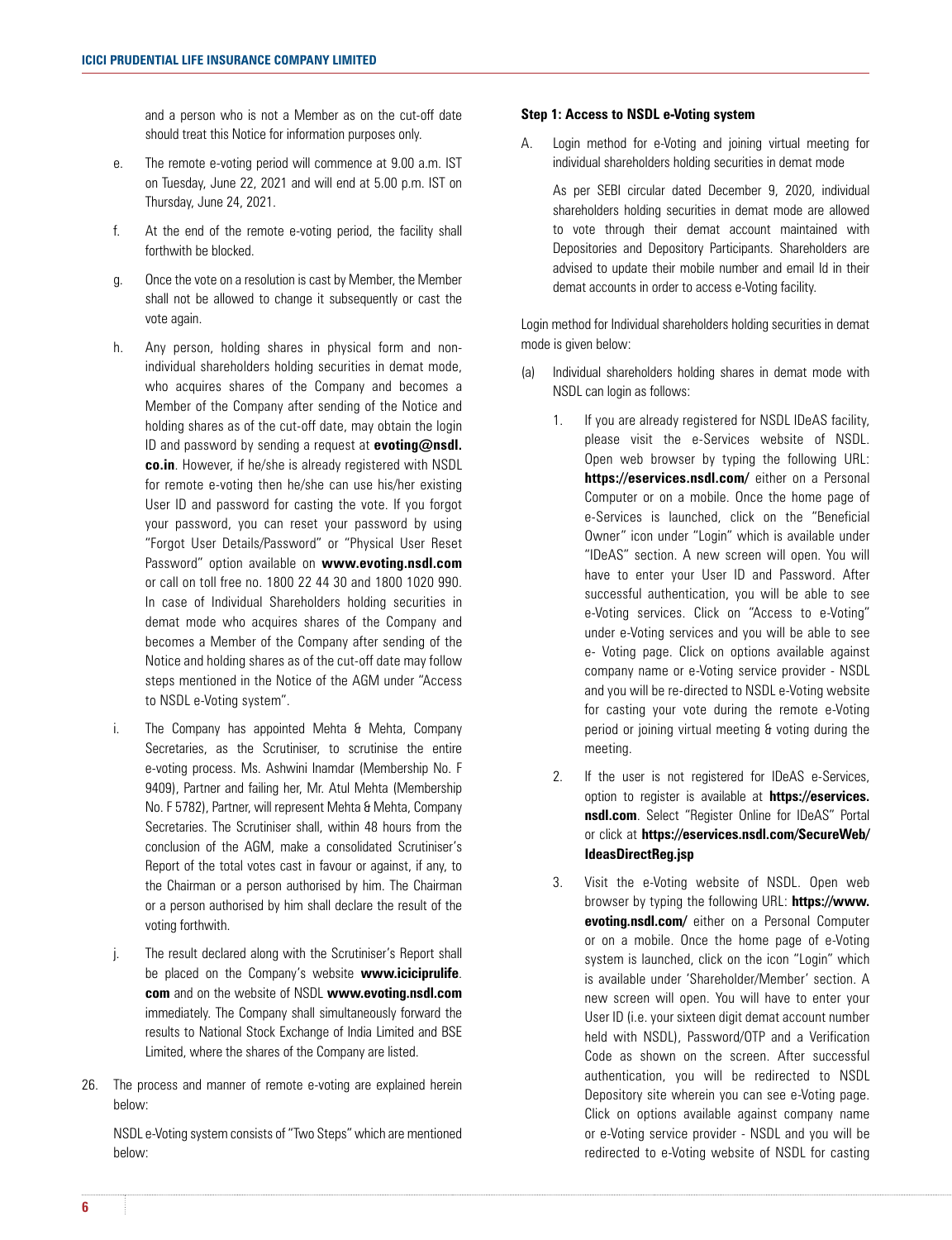your vote during the remote e-Voting period or joining virtual meeting & voting during the meeting.

- (b) Individual shareholders holding shares in demat mode with CDSL can login as follows:
	- 1. Existing users who have opted for Easi / Easiest, can login through their user id and password. Option will be made available to reach e-Voting page without any further authentication. The URL for users to login to Easi / Easiest are **https://web.cdslindia.com/myeasi/ home/login** or **www.cdslindia.com** and click on New System Myeasi.
	- 2. After successful login of Easi/Easiest the user will be also able to see the E Voting Menu. The Menu will have links of e-Voting service provider i.e. NSDL. Click on NSDL to cast your vote.
	- 3. If the user is not registered for Easi/Easiest, option to register is available at **https://web.cdslindia.com/ myeasi/Registration/EasiRegistration**
	- 4. Alternatively, the user can directly access e-Voting page by providing demat account number and PAN from a link in **www.cdslindia.com** home page. The system will authenticate the user by sending OTP on registered Mobile & Email as recorded in the demat account. After successful authentication, user will be provided links for the respective E-voting Service Provider i.e. NSDL where the e-Voting is in progress.
- (c) Individual shareholders holding shares in demat mode can also login through their demat accounts with depository participants as follows:

 You can also login using the login credentials of your demat account through your Depository Participant registered with NSDL/CDSL for e-Voting facility. Once you have logged in, you will be able to see e-Voting option. Once you click on e-Voting option, you will be redirected to NSDL/CDSL Depository site after successful authentication, wherein you can see e-Voting feature. Click on options available against company name or e-Voting service provider-NSDL and you will be redirected to e-Voting website of NSDL for casting your vote during the remote e-Voting period or joining virtual meeting & voting during the meeting.

(d) Important Note:

 Members who are unable to retrieve User ID/ Password are advised to use Forgot User ID and Forgot Password option available at abovementioned website.

 Helpdesk for Individual Shareholders holding securities in demat mode for any technical issues related to login through Depository i.e. NSDL and CDSL.

| Login type                                                                                             | Helpdesk details                                                                                                                                                                                      |
|--------------------------------------------------------------------------------------------------------|-------------------------------------------------------------------------------------------------------------------------------------------------------------------------------------------------------|
| Individual Shareholders<br>securities<br>holding<br>$\mathsf{I}$<br>demat mode with NSDL               | Members facing any technical<br>issue in login can contact NSDL<br>helpdesk by sending a request<br>at evoting@nsdl.co.in or call at<br>toll free no : 1800 22 44 30 and<br>1800 1020 990             |
| Individual<br>Shareholders<br>holding<br>securities<br>$\mathsf{I} \mathsf{n}$<br>demat mode with CDSL | Members facing any technical<br>issue in login can contact<br>CDSL helpdesk by sending a<br>request at helpdesk.evoting@<br>cdslindia com<br>contact<br>nr<br>at 022- 23058738 or 022-<br>23058542-43 |

- B. Login method for e-Voting and joining virtual meeting for shareholders other than Individual shareholders holding securities in demat mode and shareholders holding securities in physical mode.
	- 1. Visit the e-Voting website of NSDL. Open web browser by typing the following URL: **https://www.evoting. nsdl.com/** either on a Personal Computer or on a mobile.
	- 2. Once the home page of e-Voting system is launched, click on the icon "Login" which is available under 'Shareholder/Member' section.
	- 3. A new screen will open. You will have to enter your User ID, your Password/OTP and a Verification Code as shown on the screen.

 Alternatively, if you are registered for NSDL e-services i.e. IDeAS, you can log-in at **https://eservices.nsdl. com/** with your existing IDeAS login. Once you log-in to NSDL e-services after using your log-in credentials, click on e-Voting and you can proceed to Step 2 i.e. Cast your vote electronically.

4 Your User ID details are given below:

|    | Manner of holding<br>shares <i>i.e.</i> Demat<br>(NSDL or CDSL) or<br>Physical | Your User ID is:                                                                                                                                                          |
|----|--------------------------------------------------------------------------------|---------------------------------------------------------------------------------------------------------------------------------------------------------------------------|
| a) | For Members<br>who hold shares<br>in demat account<br>with NSDL.               | 8 Character DP ID followed by<br>8 Digit Client ID<br>For example if your DP ID is<br>IN300*** and Client ID is<br>12****** then your user ID is<br>IN300***12******      |
| b) | For Members<br>who hold shares<br>in demat account<br>with CDSL.               | 16 Digit Beneficiary ID<br>For example if your Beneficiary<br>$12****************$<br>$ID$ is<br>is<br>ID<br>then your user<br>12**************                           |
| C) | For Members<br>holding shares in<br>Physical Form.                             | EVEN Number followed<br>b٧<br>Folio Number registered with<br>the company<br>For example if folio number is<br>001*** and EVEN is 101456<br>then user ID is 101456001**** |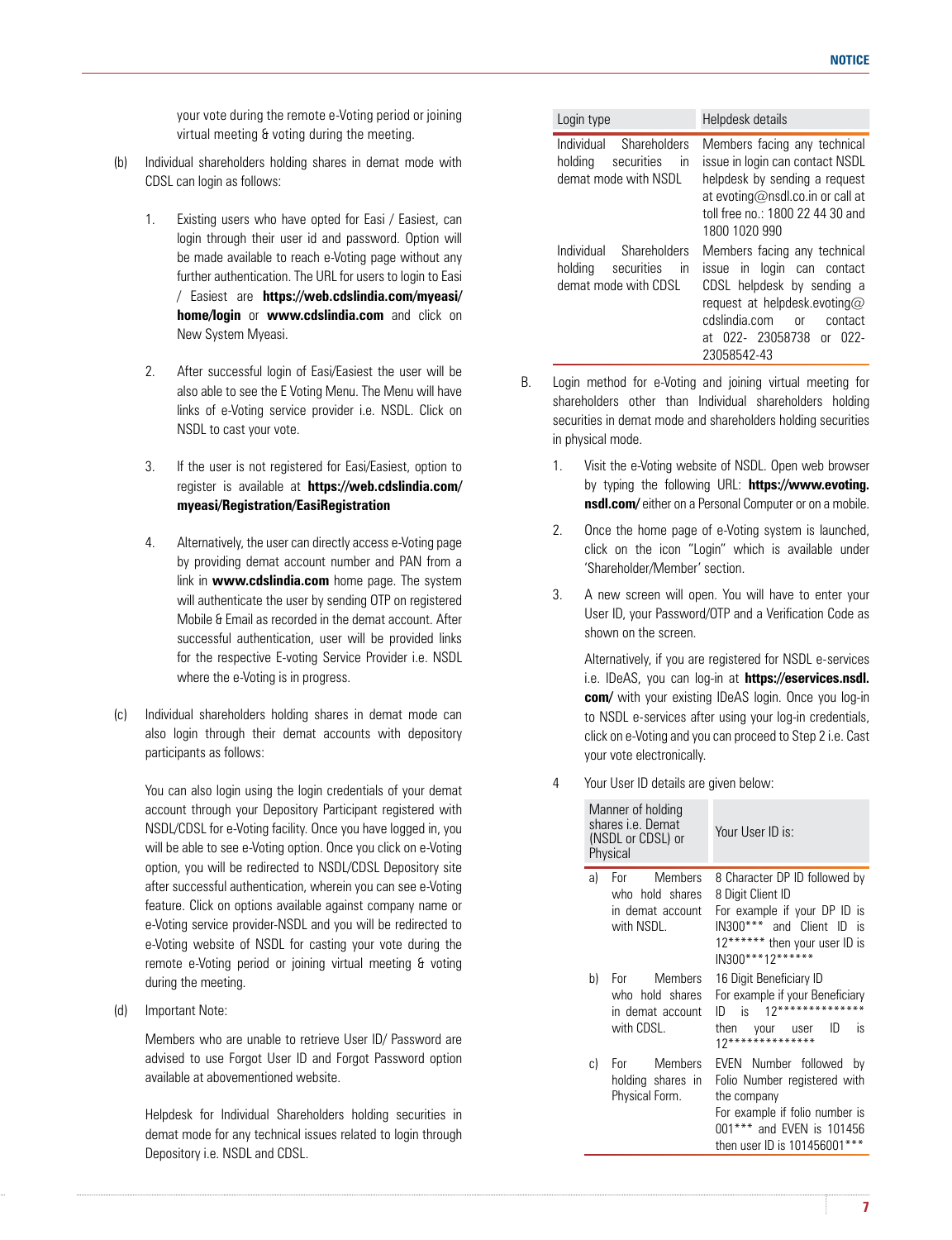- 5. Password details for shareholders other than Individual shareholders are given below:
	- a) If you are already registered for e-Voting, then you can use your existing password to login and cast your vote.
	- b) If you are using NSDL e-Voting system for the first time. you will need to retrieve the 'initial password' which was communicated to you. Once you retrieve your 'initial password', you need to enter the 'initial password' and the system will force you to change your password.
	- c) How to retrieve your 'initial password'?
		- (i) If your email ID is registered in your demat account or with the company, your 'initial password' is communicated to you on your email ID. Trace the email sent to you from NSDL from your mailbox. Open the email and open the attachment i.e. a .pdf file. The password to open the .pdf file is your 8 digit client ID for NSDL account, last 8 digits of client ID for CDSL account or folio number for shares held in physical form. The .pdf file contains your 'User ID' and your 'initial password'.
		- (ii) If your email ID is not registered, please follow steps mentioned below in **process for those shareholders whose email ids are not registered**.
- 6. If you are unable to retrieve or have not received the " Initial password" or have forgotten your password:
	- a) Click on **"Forgot User Details/Password?"** (If you are holding shares in your demat account with NSDL or CDSL) option available on **www.evoting.nsdl.com**.
	- b) Click on **"Physical User Reset Password?"** (If you are holding shares in physical mode) option available on **www.evoting.nsdl.com**.
	- c) If you are still unable to get the password by aforesaid two options, you can send a request at **evoting@nsdl.co.in** mentioning your demat account number/folio number, your PAN, your name and your registered address etc.
	- d) Members can also use the OTP (One Time Password) based login for casting the votes on the e-Voting system of NSDL.
- 7. After entering your password, tick on Agree to "Terms and Conditions" by selecting on the check box.
- 8. Now, you will have to click on "Login" button.
- 9. After you click on the "Login" button, Home page of e-Voting will open.

# **Step 2: Cast your vote electronically and join General Meeting on NSDL e-Voting system.**

- 1. After successful login at Step 1, you will be able to see all the companies "EVEN" in which you are holding shares and whose voting cycle and General Meeting is in active status.
- 2. Select "EVEN" of company for which you wish to cast your vote during the remote e-Voting period or during the General Meeting. For joining virtual meeting, you need to click on "VC/ OAVM" link placed under "Join General Meeting".
- 3. Now you are ready for e-Voting as the Voting page opens.
- 4. Cast your vote by selecting appropriate options i.e. assent or dissent, verify/modify the number of shares for which you wish to cast your vote and click on "Submit" and also "Confirm" when prompted.
- 5. Upon confirmation, the message "Vote cast successfully" will be displayed.
- 6. You can also take the printout of the votes cast by you by clicking on the print option on the confirmation page.
- 7. Once you confirm your vote on the resolution, you will not be allowed to modify your vote.

# **General Guidelines for Members**

- I. Members desirous of getting any information about the accounts and/or operations of the Company are requested to write to the Company at **investor@iciciprulife.com** at least seven days before the date of the Meeting to enable the Company to keep the information ready at the Meeting.
- II. It is strongly recommended not to share your password with any other person and take utmost care to keep your password confidential. Login to the e-voting website will be disabled upon five unsuccessful attempts to key in the correct password. In such an event, you will need to go through the "Forgot User Details/Password?" or "Physical User Reset Password?" option available on **https://www.evoting.nsdl.com** to reset the password.
- III. In case of any queries relating to e-voting you may refer to the FAQs for Shareholders and e-voting user manual for Shareholders available at the download section of https://www.evoting.nsdl.com or call on toll free no.: 1800 22 44 30 and 1800 1020 990 or send a request at **evoting@nsdl.co.in**.
- IV. In case of any grievances connected with facility for e-voting, please contact Ms. Pallavi Mhatre, Manager, NSDL, 4th Floor, 'A' Wing, Trade World, Kamala Mills Compound, Senapati Bapat Marg, Lower Parel, Mumbai 400 013. Email: **evoting@nsdl.co.in**, Tel: 1800 22 44 30 and 1800 1020 990.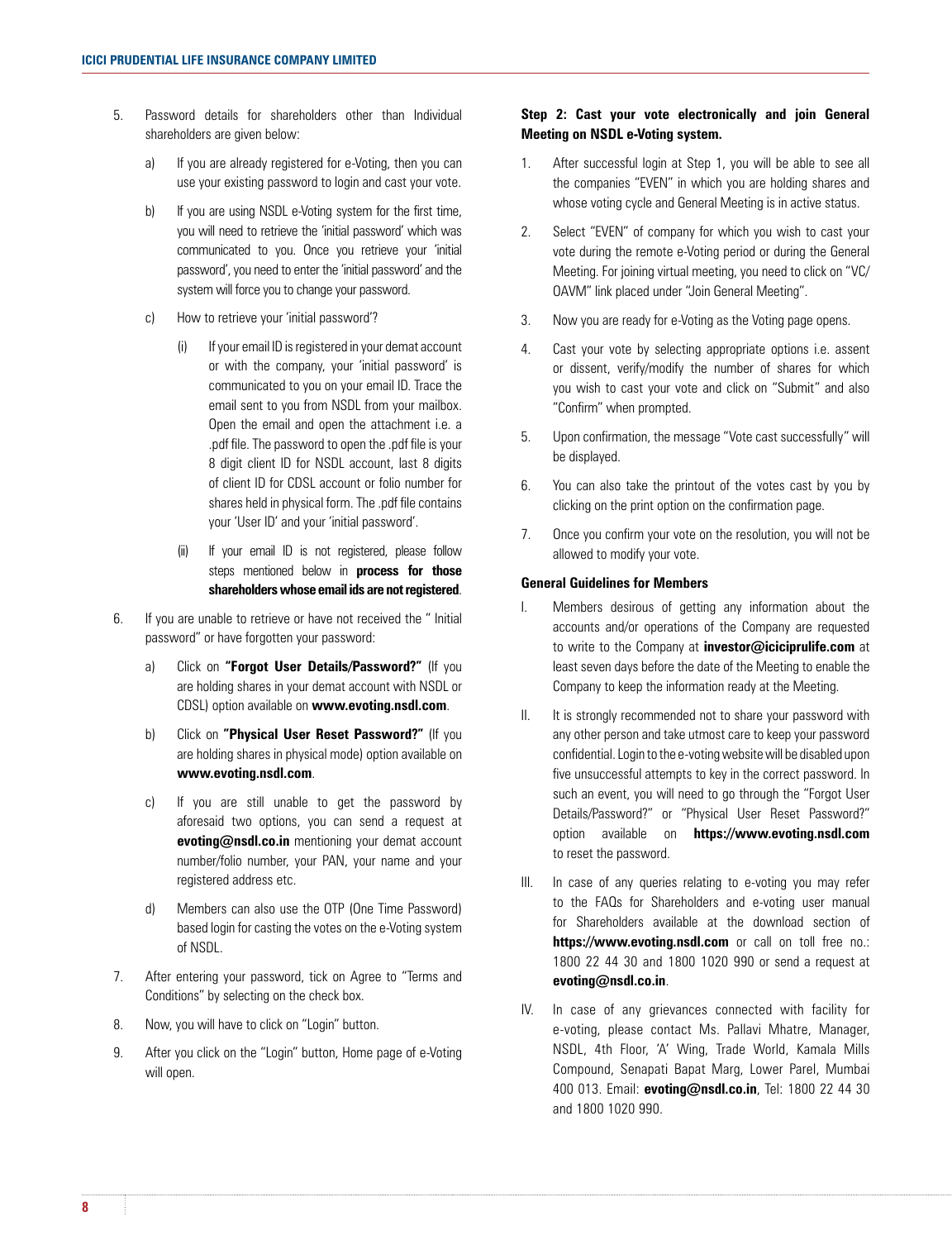- 27. Instructions for members for e-voting on the day of the AGM are as under:
	- a. The procedure for e-voting on the day of the AGM is same as the instructions mentioned above for remote e-voting read with the general instructions provided for the same.
	- b. Only those Members, who will be present in the AGM through VC/OAVM facility and have not cast their vote on the Resolutions through remote e-Voting and are otherwise not barred from doing so, shall be eligible to vote through e-Voting system in the AGM.
	- c. Members who have voted through remote e-voting will be eligible to attend the AGM. However, they will not be eligible to vote at the AGM.
	- d. The details of the person who may be contacted for any grievances connected with the facility for e-Voting on the day of the AGM shall be the same person mentioned for Remote e-voting.
- 28. Process for those Members whose email ids are not registered with the depositories for procuring user id and password and registration of email ids for e-voting for the resolutions set out in this notice :
	- a. In case shares are held in physical mode, members may obtain the login ID and password by sending scanned copy of : i) a signed request letter mentioning your name, folio number and complete address (including email); ii) the share certificate (front and back) and iii) the PAN Card and any one document (such as Driving License, Bank Statement, Election Card, Passport, etc.) in support of the address of the member as registered with the Company; to the email address of the Company i.e. **investor@iciciprulife.com**.
	- b. In case shares are held in demat mode, members may obtain the login ID and password by sending scanned copy of: i) a signed request letter mentioning your name, DPID-CLID (16 digit DPID  $+$  CLID or 16 digit beneficiary ID); ii) client master or copy of Consolidated Account statement and iii) the PAN Card, to the email address of the Company i.e. **investor@ iciciprulife.com**. If the Member is an individual shareholder holding securities in demat mode, he/she should refer to the login method explained at Step 1 (A) i.e. Login method for e-Voting and joining virtual meeting for Individual shareholders holding securities in demat mode.
	- c. Alternatively member may send an e-mail request to **evoting@nsdl.co.in** for obtaining User ID and Password by proving the details mentioned in Point a. and b. as the case may be.
	- d. As per SEBI circular dated December 9, 2020, Individual shareholders holding securities in demat mode are allowed to vote through their demat account maintained with Depositories and Depository Participants. Shareholders are required to update their mobile number and email ID correctly in their demat account in order to access e-Voting facility.
- 29. Instructions for members for attending the AGM through VC/OAVM are as under:
	- a. Members will be able to attend the AGM through VC / OAVM or view the live webcast of AGM provided by NSDL at **https://www.evoting.nsdl.com**.
	- b. Members may access by following the steps mentioned above for **Access to NSDL e-Voting system**. After successful login, you can see link of "VC/OAVM link" placed under "Join General meeting" menu against company name. You are requested to click on VC/OAVM link placed under **Join General Meeting** menu. The link for VC/OAVM will be available in Shareholder/Member login where the EVEN of Company will be displayed. Please note that the members who do not have the User ID and Password for e-Voting or have forgotten the User ID and Password may retrieve the same by following the remote e-Voting instructions mentioned in the notice to avoid last minute rush.
	- c. Members are encouraged to join the Meeting through laptops for better experience.
	- d. Please note that Participants connecting from mobile devices or tablets or through laptop connecting via mobile hotspot may experience audio/video loss due to fluctuation in their respective network. It is therefore recommended to use stable Wi-Fi or LAN connection to mitigate any kind of aforesaid glitches.
	- e. Members who would like to express their views/ask questions during the AGM may register themselves as a speaker by sending their request from their registered e-mail id mentioning their name, demat account number/folio number and mobile number at **investor@iciciprulife.com** at least forty eight (48) hours in advance before the start of the AGM.
	- f. Those Members who have registered themselves as a speaker will only be allowed to express their views/ask questions during the AGM. Further, those Members who have not registered themselves as a speaker, but desirous of expressing their views/ask questions during the AGM, may be allowed to do so, through chat box option. The Company reserves the right to restrict the number of speakers depending on the availability of time for the AGM.
	- g. Members who are desirous of expressing their views/ask questions during the AGM, shall join the AGM through a device with camera/webcam facility.
	- h. Members who need assistance before or during the AGM, can contact NSDL on **evoting@nsdl.co.in** /1800 1020 990 and 1800 22 44 30 or contact Mr. Amit Vishal, Senior Manager – NSDL at **evoting@nsdl.co.in**.
	- i. All investors, including Institutional Investors are encouraged to cast their vote on the proposed Resolutions and also attend the AGM through VC/OAVM.
- 30. Since the AGM will be held through VC / OAVM, the Route Map is not annexed to this Notice.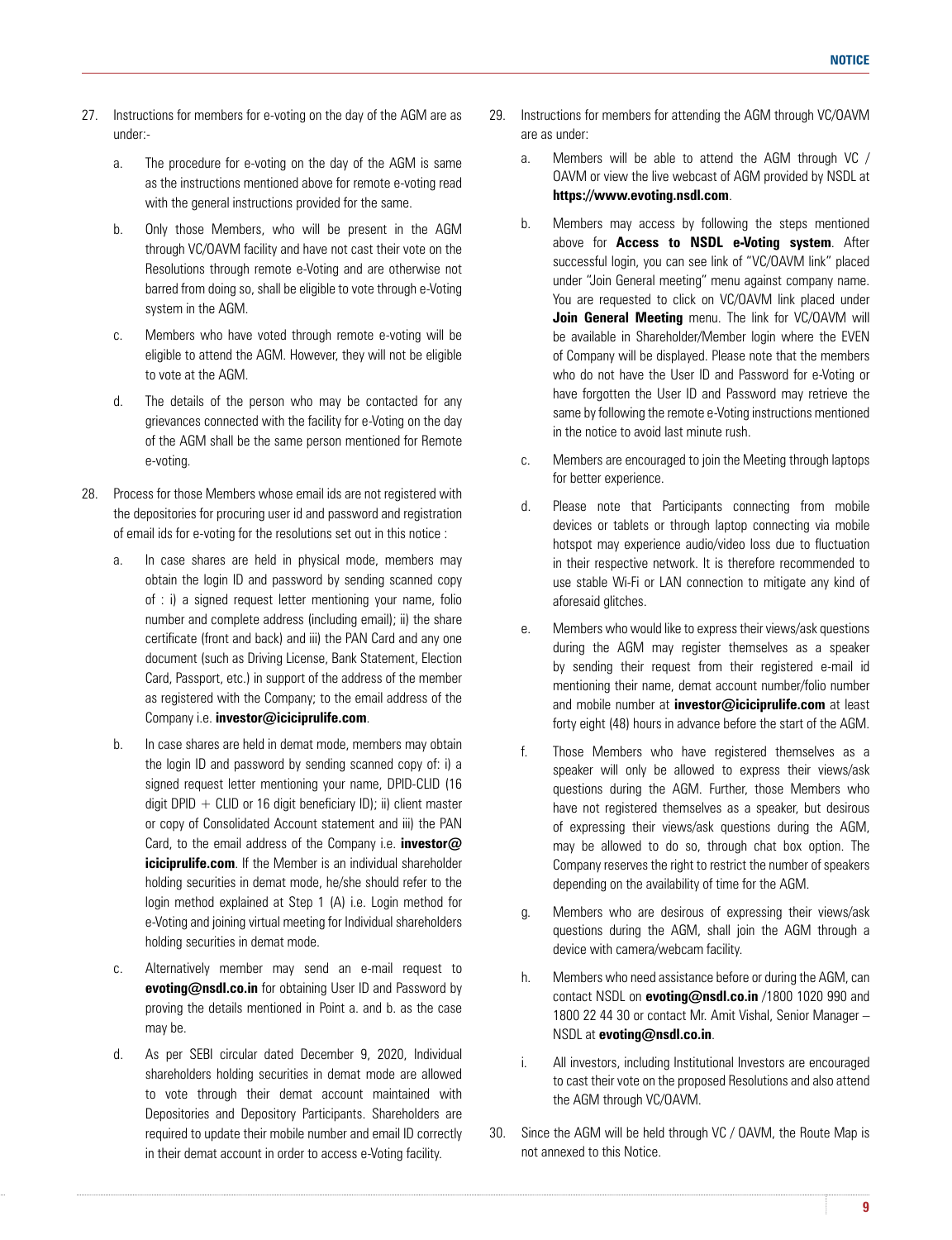## **EXPLANATORY STATEMENT UNDER SECTION 102(1) OF THE COMPANIES ACT, 2013**

## **Item No. 3**

As per Section 152 of the Companies Act, 2013 (the Act), unless the Articles of Association (the Articles) provide for retirement of all Directors at every AGM, not less than two-thirds of the total number of Directors of a public company shall

- (i) be persons whose period of office is liable to determination by retirement by rotation, and
- (ii) save as otherwise expressly provided in the Act, be appointed by the Company at the general meeting

In accordance with the afore-stated provisions of the Act and the Articles, Mr. Anup Bagchi (DIN: 00105962), a non-executive Director, shall be liable to retire by rotation at the AGM. He, being eligible, has offered himself for re-appointment.

Mr. Anup Bagchi is not disqualified from being appointed as a Director, under Section 164 of the Companies Act, 2013. Necessary disclosures pursuant to Regulation 36 (3) of SEBI (Listing Obligations and Disclosure Requirements) Regulations, 2015 and Secretarial Standard on General Meetings, with regard to the re-appointment of Mr. Anup Bagchi, are provided in Annexure I to this Notice.

Except Mr. Anup Bagchi, none of the Directors, Key Managerial Personnel and their relatives are, in any way, concerned or interested, financially or otherwise in the said resolution.

Your Directors recommend the ordinary resolution at Item No. 3 for your approval.

## **Item No.4**

M/s Walker Chandiok Co. LLP and M/s BSR & Co. LLP are the Joint Statutory Auditors of the Company. M/s Walker Chandiok Co. LLP, bearing registration number 001076N/N500013 was appointed as one of Joint Statutory Auditors of the Company for a period of four years from the conclusion of the Seventeenth AGM till the conclusion of the Twenty First AGM of the Company.

M/s Walker Chandiok Co. LLP, being eligible for re-appointment for a further period of five years have offered themselves for re-appointment by providing certificate under Section 141 of the Companies Act, 2013, to the effect that their re-appointment, if made, would be in conformity with the limits specified therein.

Considering that M/s Walker Chandiok Co. LLP has extensive experience in conducting statutory audit of insurance, banking and other financial services companies, it is proposed to re-appoint M/s Walker Chandiok Co. LLP, bearing registration number 001076N/ N500013, as one of Joint Statutory Auditors of the Company for a period of five consecutive years from the conclusion of the Twenty First AGM till the conclusion of the Twenty Sixth AGM, subject to the approval of the Members of the Company.

Further, for FY2021, the remuneration for each of the Joint Statutory Auditors was  $\bar{\tau}$  9.90 million plus out of pocket expenses (subject to a maximum of five percent of the audit remuneration) and taxes as applicable.

It is proposed to pay a revised remuneration of  $\bar{\tau}$  10.89 million each i.e. total remuneration of  $\bar{\tau}$  21.78 million plus applicable taxes and reimbursement of out of pocket expenses (subject to five percent of audit remuneration), to the Joint Statutory Auditors, for FY2022.

The increase in the audit fees is primarily on account of the increase in time spent on the overall audit and increase in the related costs of carrying out the audit. The time spent on the overall audit has increased with increased expectations from auditors under the National Financial Reporting Authority (NFRA) and Institute of Chartered Accountants of India (ICAI), coupled with new transactions relating to derivative trades and reinsurance inward and increased certification requirements upon issuance of listed non-convertible debentures.

Pursuant to the Corporate Governance Guidelines for Insurers issued by the Insurance Regulatory and Development Authority of India, in 2016 and the applicable provisions of the Companies Act, 2013, the Board of Directors, on the basis of the recommendation of the Board Audit Committee, at its Meeting held on April 19, 2021, have approved the re-appointment of M/s Walker Chandiok & Co. LLP as one of Joint Statutory Auditors of the Company and the revised remuneration payable to the joint statutory auditors, subject to the approval of the Members.

Members are requested to consider and approve the re-appointment of M/s Walker Chandiok Co. LLP as one of the Joint Statutory Auditors and the revised remuneration payable to the Joint Statutory Auditors.

None of the Directors and Key Managerial Personnel of the Company and their relatives are concerned or interested financially or otherwise, in the resolution set out at Item No. 4.

Your Directors recommend the ordinary resolution at Item No. 4 for your approval.

#### **Item No.5**

The Board of Directors, based on the recommendation of the Board Nomination and Remuneration Committee had appointed Mr. Wilfred John Blackburn, as non-executive (Additional) Director of the Company, nominated by Prudential Corporation Holdings Limited, with effect from August 29, 2020.

In terms of section 160 of the Companies Act, 2013, the Company has received notice in writing from member proposing the candidature of Mr. Wilifred John Blackburn to be re-appointed as non-executive Director of the Company as per the relevant provisions of the Companies Act, 2013.

Mr. Wilfred John Blackburn is not disqualified from being appointed as a Director under Section 164 of the Companies Act, 2013. Necessary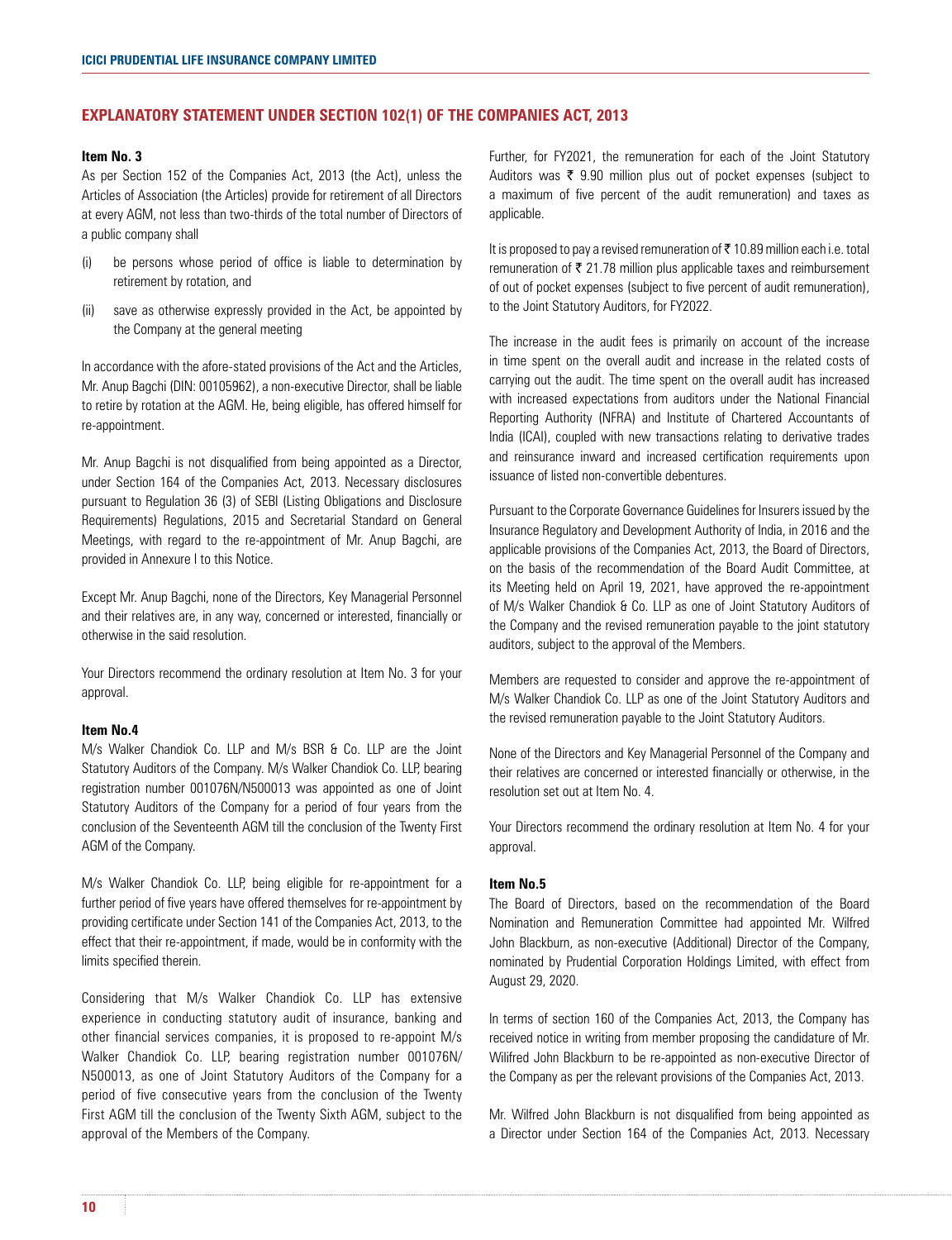disclosures pursuant to Regulation 36 (3) of SEBI (Listing Obligations and Disclosure Requirements) Regulations, 2016 and Secretarial Standard on General Meetings, with regard to the appointment of Mr. Wilfred John Blackburn, are provided in Annexure I to this Notice.

Except Mr. Wilfred John Blackburn and his relatives, none of the Directors and Key Managerial Personnel of the Company and their relatives are concerned or interested financially or otherwise, in the resolution set out at Item No. 5.

Your Directors recommend the ordinary resolution set forth at Item No.5 for your approval.

## **Item Nos. 6 – 7**

The Members of the Company, at their Seventeenth AGM held on July 17, 2017, had appointed Mr. Dilip Karnik, (DIN: 06419513), as an Independent Director of the Company for a term of five consecutive years from June 29, 2016 till June 28, 2021, pursuant to the provisions of Sections 149, 152 and other applicable provisions of the Companies Act, 2013 (the Act) and the Rules framed thereunder, read with Schedule IV to the Act.

Pursuant to the provisions of sections 149(10) and (11) of the Companies Act, 2013, an independent director shall be eligible for re-appointment upon passing a special resolution by the Members of the Company. Further, pursuant to Regulation 17(1A) of SEBI (Listing Obligations and Disclosure Requirements) Regulations, no listed company shall appoint a person or continue the directorship of any person as a non-executive director who has attained the age of seventy five years, unless approved by shareholders as a special resolution.

Mr. Karnik is a person of high repute, integrity and has rich and varied experience in the field of law and governance and considering the significant value added by Mr. Dilip Karnik to the Board of Directors and to the various Board Committees that he has been a member of, during his current term, the Board Nomination and Remuneration Committee, at its Meeting held on April 17, 2021, have recommended the re-appointment of Mr. Dilip Karnik as an Independent (Additional) Director of the Company, who will hold office up to the next AGM of the Company. Further, subject to approval of the members at AGM, the Board Nomination and Remuneration Committee has recommended his re-appointment as an Independent Director, not liable to retire by rotation, for another term of five consecutive years from June 29, 2021 till June 28, 2026.

Based on the recommendation of the Board Nomination and Remuneration Committee and afore-stated summary of performance evaluation of Mr. Dilip Karnik during his tenure as a Director, the Board has recommended the re-appointment of Mr. Dilip Karnik as an Independent Director of the Company, to hold office for a second term of five consecutive years commencing from June 29, 2021 to June 28, 2026 and who shall not be liable to retire by rotation.

Mr. Dilip Karnik satisfies the criteria for independence as specified in subsection (6) of Section 149 of the Companies Act, 2013 and Regulation 16(1)(b) of the Securities And Exchange Board of India (Listing Obligations And Disclosure Requirements) Regulations, 2015.

Mr. Dilip Karnik is not disqualified from being appointed under Section 164 of the Companies Act, 2013. Necessary disclosures pursuant to Regulation 36 (3) of SEBI (Listing Obligations and Disclosure Requirements) Regulations, 2015 and Secretarial Standard on General Meetings, with regard to the appointment of Mr. Dilip Karnik, are provided in Annexure I to this Notice.

The Members are, therefore, requested to grant their approval by way of a Special Resolution for the re-appointment of Mr. Dilip Karnik as an Independent Director of the Company to hold office for another term of five (5) years, from June 29, 2021 till June 28, 2026 and for continuation of his directorship during this second term (for which he is proposed to be re-appointed) on attaining the age of seventy five (75) years.

Except Mr. Dilip Karnik and his relatives, none of the other Directors, Key Managerial Personnel of the Company and their relatives are in any way concerned or interested, financially or otherwise in the passing of the resolutions set out at Item Nos. 6 and 7.

Your Directors recommend the special resolutions set forth in Item No. 6 and Item No. 7 for your approval.

# **Item No. 8**

The remuneration of Mr. N. S. Kannan, Managing Director & CEO, as paid to him in FY2021, was approved by the Members of the Company and the Insurance Regulatory and Development Authority of India (IRDAI).

The Board has, on the basis of the recommendation of the Board Nomination & Remuneration Committee, approved the revision in the remuneration payable to Mr. N. S. Kannan, with effect from April 1, 2021, including the increase in Basic salary, Allowances and Retirals by 5%.

#### **Employee Stock Options**

| <b>Name &amp; Designation</b>                | <b>Number of stock options of the</b><br><b>Company under the Revised Scheme</b><br>(Employee Stock Option Scheme<br>2005 as approved by Members on<br><b>July 17, 2017) [granted on April 19,</b><br>2021] for FY2021 |
|----------------------------------------------|------------------------------------------------------------------------------------------------------------------------------------------------------------------------------------------------------------------------|
| Mr. N. S. Kannan,<br>Managing Director & CEO | 721.300                                                                                                                                                                                                                |

The vesting schedule of all the options referred above, is three years, in the proportion of 30:30:40, starting one year from the date of grant and the exercise period being five years from the date of vesting.

The Company, in addition to being governed by the Insurance Act 1938, is also subject to the regulatory requirements prescribed by IRDAI, whereby any benefit conferred, monetary or non-monetary, would be subject to approval of IRDAI in addition to the approval of the Members of the Company. The Company, accordingly, seeks the approval of IRDAI for the remuneration approved by the Board of Directors.

The Board, based on the recommendation of the Board Nomination and Remuneration Committee, has approved the Fixed Pay, including non-cash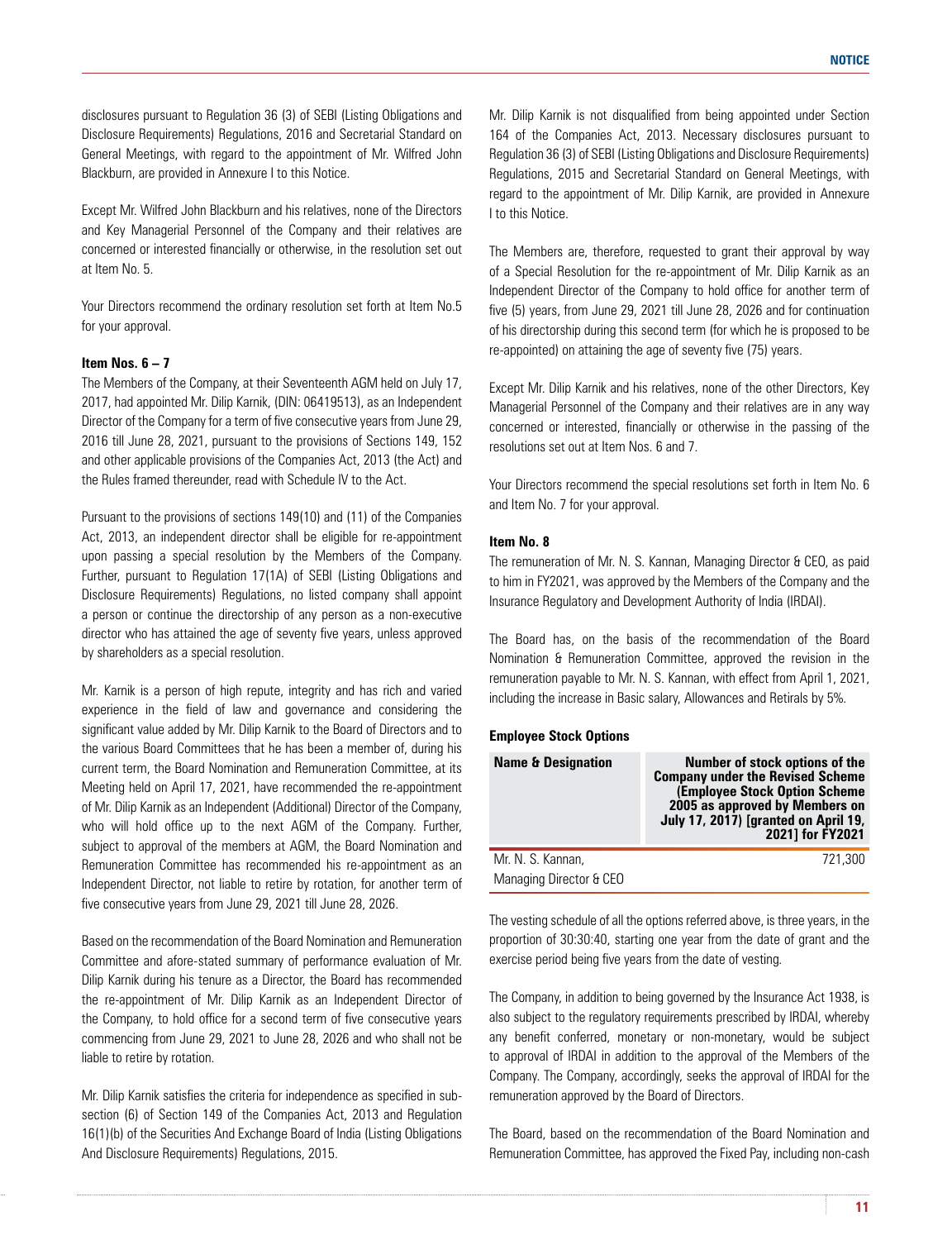benefits and perquisites along with their monetary ceilings and retirals, target performance bonus and options granted. The Company's approach to compensation is intended to drive meritocracy within the framework of prudent risk management, in accordance with the IRDAI Guidelines on Remuneration of Non-executive Directors and Managing Director/ Chief Executive Officer/ Whole-time Directors of Insurers.

The approval of Members is requested, for the remuneration payable to Mr. N. S. Kannan, subject to the approval of IRDAI.

Except Mr. N. S. Kannan, and his relatives, none of the Directors and Key Managerial Personnel of the Company and their relatives are concerned or interested financially or otherwise, in the resolution set out at Item No.8.

Your Directors recommend the ordinary resolution at Item No. 8 for your approval.

# **Item No. 9**

The Company has an Employees Stock Option Scheme (2005) (Scheme) which was last approved by the Board on April 24, 2019 and subsequently by the shareholders of the Company at the Annual General Meeting held on July 17, 2019.

As per the Scheme, "the aggregate number of shares issued or issuable since March 31, 2016 pursuant to the exercise of any Options granted to the Eligible Employees issued pursuant to the Scheme or any other stock option scheme of the Company, shall not exceed a figure equal to 2.64% of the number of shares issued as on March 31, 2016."

At March 31, 2021, the exercised and exercisable options granted by the Company were 2.06% as against the aforementioned limit of 2.64%. Accordingly, the number of options still available to be granted by the Company are 8,243,858 options or 0.58% of the number of shares issued at March 31, 2016. The stock options granted to employees in the annual grants are around 0.35%. While the limit is therefore adequate for the grant of stock options to employees in April 2021, it would not be adequate to grant options beyond FY2022.

The objectives of the Scheme are "to enhance employee motivation; to enable employees to participate in the long term growth and financial success of the Company; and to act as a retention mechanism, by enabling employee participation in the business as an active stakeholder to usher in an 'owner-manager' culture." Grant of stock options is therefore utilised as an important retention mechanism for top talent at senior and leadership levels and helps ensure that the compensation delivered to top talent remains competitive.

Considering the above, it is proposed that the limit prescribed in the Scheme be enhanced to allow for additional grants of stock options to employees, subject to the approval of shareholders in terms of dilution of shareholding and other regulatory requirements. Accordingly, it is proposed to increase the limit by 0.90% of the number of shares issued as on March 31, 2016, after taking approval from the shareholders. Consequently, the Scheme is proposed to be amended and the key changes proposed are as under:

| Existing                                                                                                                                                                                                                                                                                                                                                                              | <b>Proposed</b>                                                                                                                                                                                                                                                                                                                                                                                                       | <b>Rationale</b> |
|---------------------------------------------------------------------------------------------------------------------------------------------------------------------------------------------------------------------------------------------------------------------------------------------------------------------------------------------------------------------------------------|-----------------------------------------------------------------------------------------------------------------------------------------------------------------------------------------------------------------------------------------------------------------------------------------------------------------------------------------------------------------------------------------------------------------------|------------------|
| Section IV: Shares subject to the Scheme<br>shares issued or issuable<br>since March 31, 2016<br>pursuant to the exercise<br>of any Options granted<br>to the Eligible Employees<br>issued pursuant to the<br>Scheme or any other<br>stock option scheme of<br>the Company, shall not<br>exceed a figure equal<br>to 2.64% of the number<br>of shares issued as on<br>March 31, 2016. | 1. The aggregate number of 1. The aggregate number of As<br>shares issued or issuable explained<br>since March 31, 2016 above<br>pursuant to the exercise<br>of any Options granted<br>to the Eligible Employees<br>issued pursuant to the<br>Scheme or any other<br>stock option scheme of<br>the Company, shall not<br>exceed a figure equal<br>to 3.54% of the number<br>of shares issued as on<br>March 31, 2016. |                  |
| The maximum number<br>of Options granted to<br>any Eligible Employee<br>in a financial year shall<br>not exceed 0.1% of the<br>issued Shares of the<br>Company at the time of<br>grant of Options.                                                                                                                                                                                    | The maximum number<br>of Options granted to<br>any Eligible Employee<br>in a financial year shall<br>not exceed 0.1% of the<br>issued Shares of the<br>Company at the time of<br>grant of Options.                                                                                                                                                                                                                    |                  |

There are no other changes proposed to the existing terms of the Scheme.

Information as per Regulation 6 of Securities and Exchange Board of India (Share Based Employee Benefits) Regulations, 2014 ('the Regulations') are as follows:

## **(a) Brief Description of the Scheme**

 The Company granted Options to its employees under its Employees Stock Option Scheme, prior to listing, since approval of its Employees Stock Option Scheme – 2005. This pre-IPO Scheme shall be referred to as 'ESOS 2005' or 'Scheme'. The Scheme has six tranches namely Founder, 2004-05, 2005-06, 2006-07, Founder II and 2007-08, pursuant to which shares have been allotted and listed in accordance with the in-principle approval extended by the stock exchanges. The Scheme was instituted vide approval of its Members at the Extra-Ordinary General Meeting (EGM) dated March 28, 2005 and subsequently amended by the Members of the Company vide its EGM dated February 24, 2015.

 The Scheme was last ratified and amended by the members of the Company at its AGM held on July 17, 2017 which is in compliance with the SEBI (Share Based Employee Benefits) Regulations, 2014

 Further, the meeting of Board Nomination and Remuneration Committee (BNRC) and the Board held on April 24, 2019 had approved the amendment to the definition of "Exercise Period". The revision to the definition was approved by Members at the AGM of the Company held on July 17, 2019.

# **(b) Total number of options to be granted**

 The Scheme provides that an aggregate number of shares issued or issuable since March 31, 2016 pursuant to the exercise of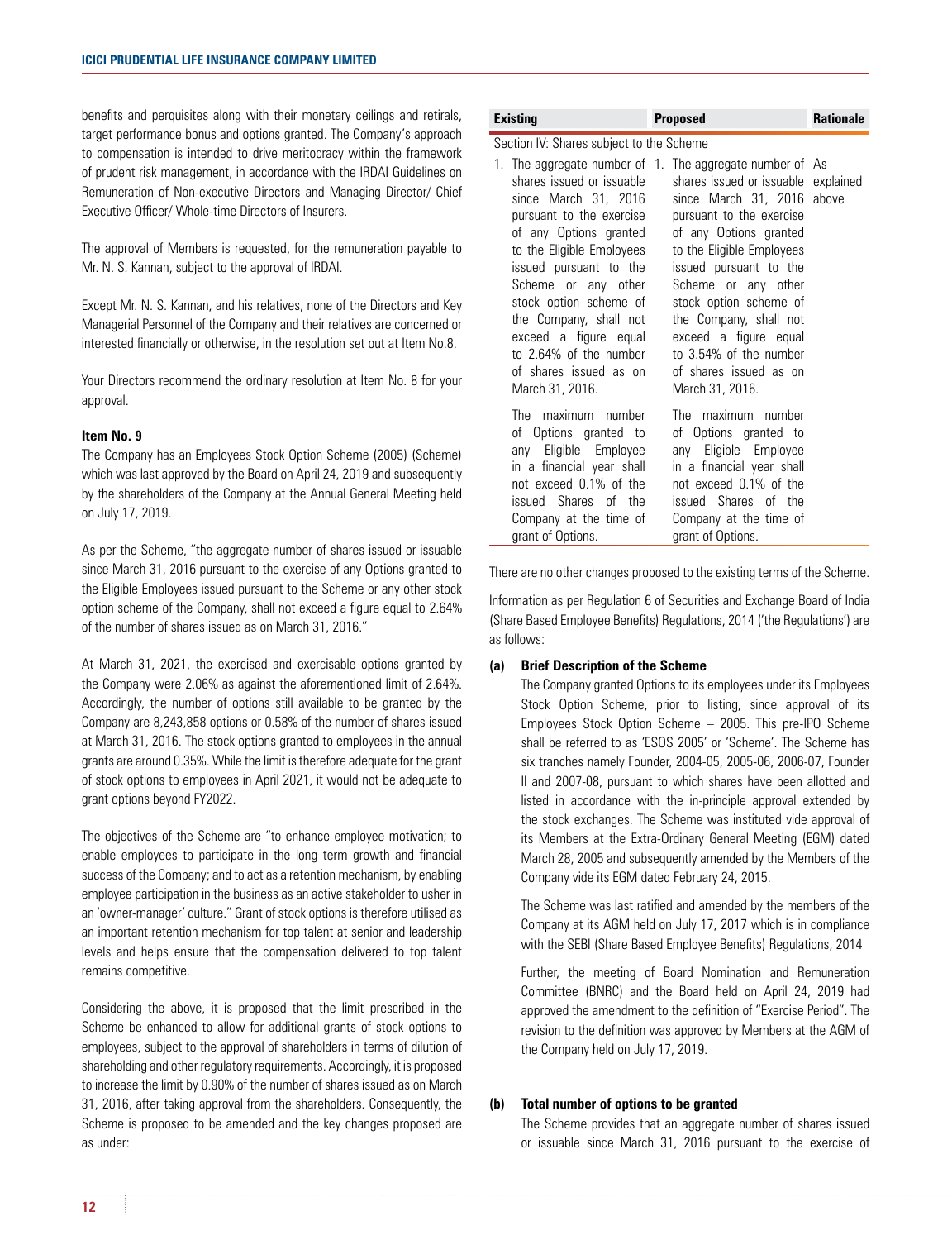any options granted to Eligible Employees issued pursuant to the Scheme or any other stock option scheme of the Company, shall not exceed 3.54 % of the number of shares issued as on March 31, 2016.

## **(c) Identification of classes of employees entitled to participate in the Scheme**

 Permanent employees or a director (excluding independent director) of the Company or of a Subsidiary or a Holding Company are allowed to participate in the Scheme, as an 'Eligible Employee'.

## **(d) The appraisal process for determining the eligibility of employees under the Scheme**

 The Board Nomination and Remuneration Committee (BNRC) shall have the sole authority to designate any Eligible Employee as Participant.

 In determining the Eligible Employee to receive an option as well as in determining the number of Options to be granted to a Participant (i.e. "Participant" means an Eligible Employee selected by the BNRC and to whom an Option is granted, or the Successors of the Participant, as the context so requires) the BNRC may consider the position and responsibilities of the Eligible Employee, the nature and value to the Company of the Eligible Employee's services and accomplishments whether direct or indirect, length of service, grade, performance, merit, present and potential contribution and conduct of the Eligible Employee and such other factors as the BNRC may deem relevant.

## **(e) The requirements of vesting and period of vesting**

 The Options granted to the Participant may vest in one or more tranches as may be decided by the BNRC and as stipulated in the award confirmation. Provided, however, there shall be a minimum period of one year between the grant of Options and vesting of Options.

 No option or any part thereof shall vest, if the Participant does not fulfill the vesting criteria as stipulated in the award confirmation, or if the Participant's employment is terminated by the Company for cause or if the Participant voluntarily terminates employment with the Company, the Options to the extent not vested shall lapse / expire and be forfeited forthwith provided that this provision shall not be applicable to the employees of the Company who have resigned or who may resign on basis of management's decision from time to time to transfer them to companies, approved by the BNRC, including ICICI Bank Limited, or any of its subsidiaries /group / affiliate companies or to Prudential Corporation Holdings Limited or any of its subsidiaries /group / affiliate companies to the extent permitted/allowed by law or any relevant regulatory authority in India.

 If the Participant's employment terminates due to death or permanent disability, whole of the Options shall immediately vest in the Participant's successors, or the Participant, as the case maybe.

In the event of resignation or termination of the employee, all the Options which are granted and yet not vested as on that day shall expire.

 If the Participant's employment terminates due to retirement (including pursuant to any early / voluntary retirement scheme), the Options shall vest by such period as stipulated in the award confirmation, subject to the Participant demonstrating compliance with the Code of Conduct including undertaking of continued Good Conduct. Provided however, at the sole discretion of the BNRC, it may allow the whole of the Options or part thereof to vest at one time or at various points of time on the expiry of one year from the date of grant of Options. Provided however that in the event of death or permanent disability of the Participant after retirement but before vesting of Options, the whole of the Options shall immediately vest in the Participant's successors or the Participant as the case may be.

 If a Participant is on deputation, or if subsequent to grant of Options, he is deputed or transferred, then notwithstanding anything contained in this Scheme, the vesting and exercise as per the terms of the grant shall continue for such transferred / deputed employee even after the transfer or deputation to the extent permitted/ allowed by law or any relevant regulatory authority in India, and the BNRC shall be entitled to specify additional vesting conditions or modify existing vesting conditions subject to which the Options will vest. However, such additional conditions shall not be detrimental to the interests of the employee being deputed or transferred. Unless a Participant is during such deputation working for the benefit of the Company, directly or indirectly, the period for which the Participant is or has been on deputation will be ignored for the purpose of reckoning the vesting period.

# **(f) The maximum period within which the options shall be vested**

 Subject to the provisions of the Scheme and applicable law and in addition to the other express powers and authorisations conferred by the Scheme, the BNRC shall have full power and authority to prescribe the vesting period and vesting criteria; provided, however, there shall be a minimum period of one year between the grant of Options and vesting of Options.

## **(g) The exercise price or the formula for arriving at the same**

 The Exercise Price shall be determined by the BNRC in concurrence with the Board of Directors of the Company on the date the Options are granted.

## **(h) The exercise period and process of exercise**

 Exercise Period would commence from the date of vesting and will expire on completion of such period not exceeding five years from the date of vesting of Options as may be determined by the BNRC for each grant.

# **(i) The maximum number of options to be granted per employee and in aggregate**

 The aggregate number of shares issued or issuable since March 31, 2016 pursuant to the exercise of any Options granted to the Eligible Employees issued pursuant to the Scheme or any other stock option scheme of the Company, shall not exceed a figure equal to 3.54% of the number of shares issued as on March 31, 2016.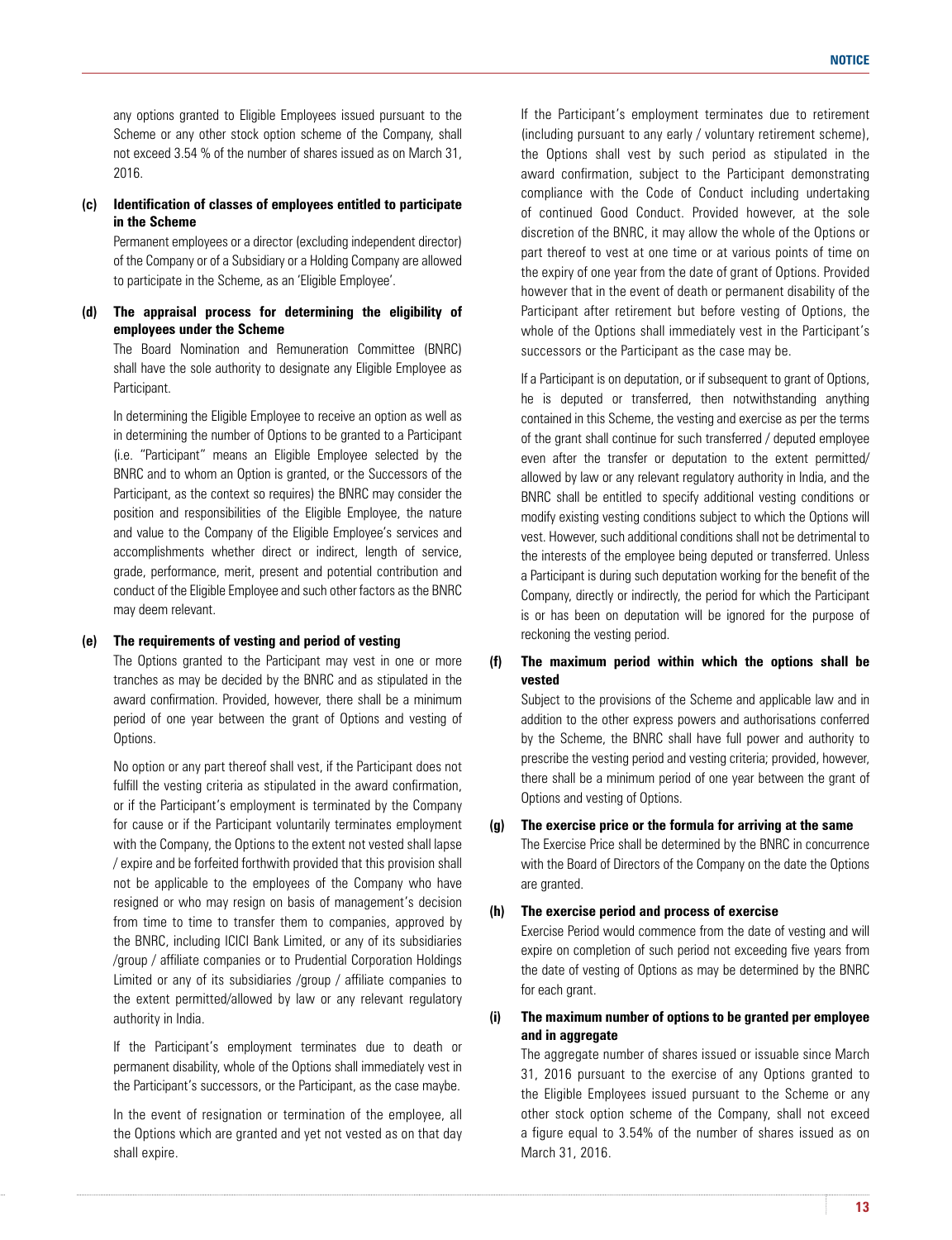The maximum number of Options granted to any Eligible Employee in a financial year shall not exceed 0.1% of the issued Shares of the Company at the time of grant of Options.

**(j) The maximum quantum of benefits to be provided per employee under the Scheme**

 The maximum quantum of benefits, if any, the Options issued to an Eligible Employee shall be equal to the difference between the Exercise Price of the Options and the Market Price of the shares on the date of sale.

- **(k) Whether the Scheme(s) is to be implemented and administered directly by the company or through a trust**  The Scheme shall be implemented and administered by the Company.
- **(l) Whether the Scheme(s) involves new issue of shares by the company or secondary acquisition by the trust or both** The Scheme involves new issue of shares by the Company, subject to the approval of the Members to the proposed amendment.
- **(m) The amount of loan to be provided for implementation of the scheme(s) by the company to the trust, its tenure, utilization, repayment terms, etc.**

 Not applicable, as the Company does not operate its Scheme through trust.

**(n) Maximum percentage of secondary acquisition (subject to limits specified under the regulations) that can be made by the trust for the purposes of the Scheme(s)** 

 Not applicable, as the Company does not operate its Scheme through trust.

- **(o) The method which the company shall use to value its options** The Company uses the intrinsic value method for accounting of Options in financial statements.
- **(p) The statement to the effect that the company shall conform to the accounting policies specified in Regulation 15 of the SEBI (Share Based Employee Benefits) Regulations, 2014** The Company shall conform to the accounting policies specified in Regulation 15 of the SEBI (Share Based Employee Benefits) Regulations, 2014.

## **(q) Declaration**

 In case the Company opts for expensing of share based employee benefits using the intrinsic value, the difference between the employee compensation cost so computed and the employee compensation cost that shall have been recognized if it had used the fair value, shall be disclosed in the Directors' report and the impact of this difference on profits and on earnings per share (EPS) of the Company shall also be disclosed in the Directors' report.

 The BNRC shall have all the powers to take necessary decisions for effective implementation of the Scheme. Consent of the members is being sought pursuant to Section 62(1)(b) and all other applicable provisions, if any, of the Companies Act, 2013 and as per Regulation 6 of the Regulations.

Non-Independent Directors and Key Managerial Personnel of the Company and their relatives, are deemed to be concerned or interested in the resolution to the extent of options granted or which would be granted to them under the Scheme.

Save as aforesaid, none of the Directors or Key Managerial Personnel of the Company including their relatives are, in any way, concerned or interested, financially or otherwise, in the proposed resolution.

A copy of the draft Scheme would be available for inspection at the Registered Office of the Company on all working days from 11:00 a.m. IST to 1:00 p.m. IST upto the end of the AGM.

Your Directors recommend the special resolution at Item No. 9 for your approval.

By Order of the Board

**Sonali Chandak**

Mumbai **Company Secretary** April 19, 2021 **ADD** 2021

# **Registered Office:**

1089, Appasaheb Marathe Marg Prabhadevi, Mumbai - 400 025 Tel: 022 5039 1600; Fax: 022 2422 4484 investor@iciciprulife.com www.iciciprulife.com CIN: L66010MH2000PLC127837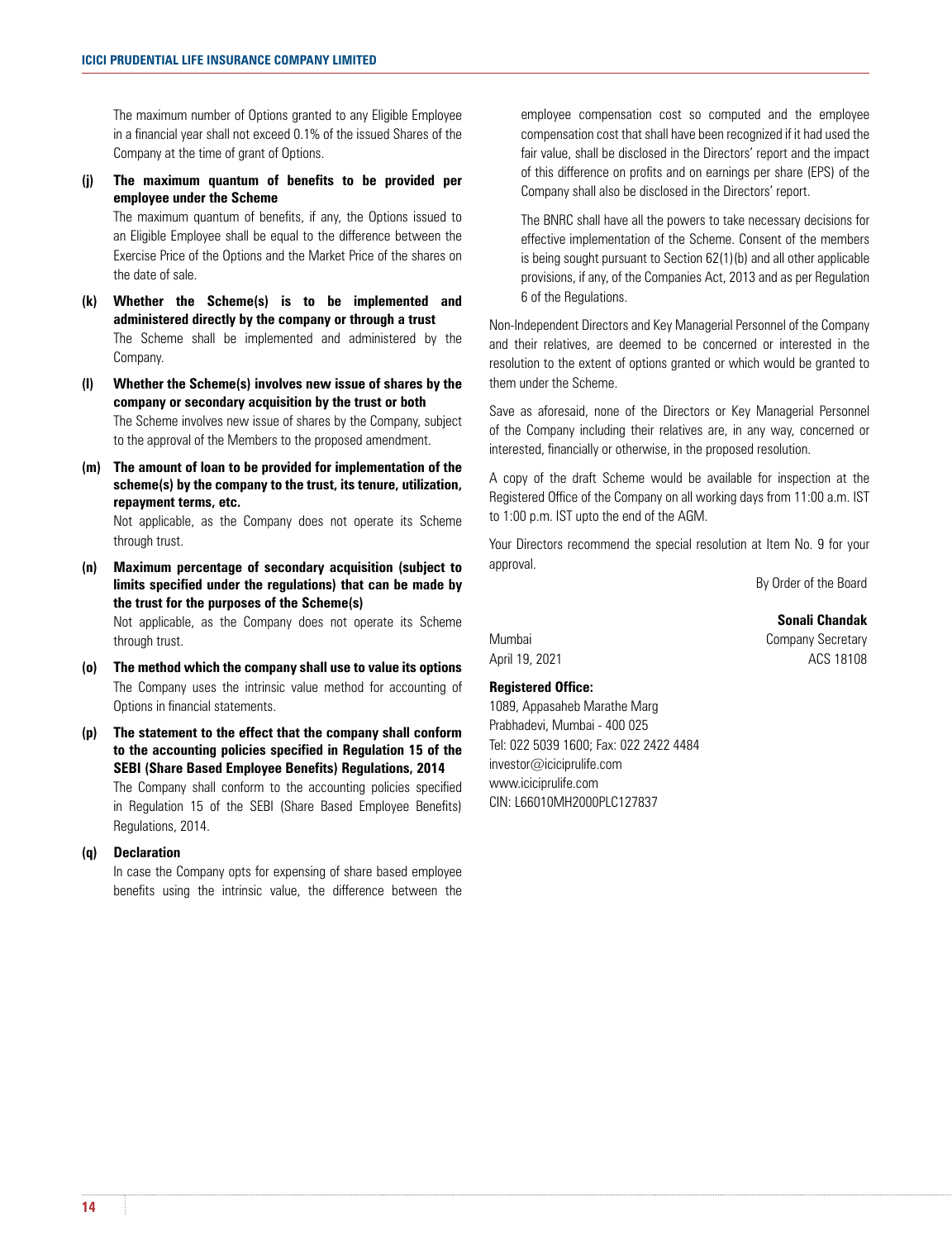| None<br>$\equiv$<br>言<br>He represented the ICICI Group in various regulatory committees of key bodies such as RBI and<br>SEBI. He was a member of RBI's Expert Committee on Micro, Small & Medium Enterprises and<br>of SEBI's Committee on Financial and Re<br>bue Annse<br>`Industry<br>Mr. Bagchi has worked extensively in the areas of retail banking, corporate banking and treasury and<br>investment banking. Prior to his current role, he was the Managing Director & CEO of ICICI Securities<br>Limited. Under his<br>He has been honoured with 'The Asian Banker Promising Young Banker Award' and<br>Newsmaker Award' by Zee Business.<br>Please refer to the Resolution and Explanatory Statement for Item No. 3<br>ement Review Committee.<br>and Regulatory Technologies and Risk Manag<br>October 8, 2018<br>None<br>8500<br>$\equiv$<br>Shareholding in the<br>Company as on the date of<br>this notice<br>Date of first appointment<br>on the Board<br>eration last drawn<br>Terms and conditions<br>(during the year) (per<br>nent or re-<br>appointment<br>of appointm<br>annum)<br>Rem | Mr. Blackburn, a British national, qualified as a Fellow of the Institute of Actuaries (FIA) in 1995.<br>He has an MBA from the University of Bath and a BSc (Mathematics - 1st Class Hons.) from the<br>University of Newcastle upo<br>Mr. Wilf Blackburn is an industry veteran with close to three decades of diverse life insurance<br>experience, having lived in seven Asian countries over the past 20 years. He joined Prudential<br>Corporation Asia in 2012 and in<br>Prior to joining Prudential, Mr. Blackburn was with Allianz for over 11 years, where his roles<br>included CEO of their life insurance joint ventures in China, Thailand and the Philippines and<br>Regional GM, Life & Health Insur |
|---------------------------------------------------------------------------------------------------------------------------------------------------------------------------------------------------------------------------------------------------------------------------------------------------------------------------------------------------------------------------------------------------------------------------------------------------------------------------------------------------------------------------------------------------------------------------------------------------------------------------------------------------------------------------------------------------------------------------------------------------------------------------------------------------------------------------------------------------------------------------------------------------------------------------------------------------------------------------------------------------------------------------------------------------------------------------------------------------------------|----------------------------------------------------------------------------------------------------------------------------------------------------------------------------------------------------------------------------------------------------------------------------------------------------------------------------------------------------------------------------------------------------------------------------------------------------------------------------------------------------------------------------------------------------------------------------------------------------------------------------------------------------------------------------------------------------------------------|
|                                                                                                                                                                                                                                                                                                                                                                                                                                                                                                                                                                                                                                                                                                                                                                                                                                                                                                                                                                                                                                                                                                               |                                                                                                                                                                                                                                                                                                                                                                                                                                                                                                                                                                                                                                                                                                                      |
|                                                                                                                                                                                                                                                                                                                                                                                                                                                                                                                                                                                                                                                                                                                                                                                                                                                                                                                                                                                                                                                                                                               |                                                                                                                                                                                                                                                                                                                                                                                                                                                                                                                                                                                                                                                                                                                      |
|                                                                                                                                                                                                                                                                                                                                                                                                                                                                                                                                                                                                                                                                                                                                                                                                                                                                                                                                                                                                                                                                                                               |                                                                                                                                                                                                                                                                                                                                                                                                                                                                                                                                                                                                                                                                                                                      |
|                                                                                                                                                                                                                                                                                                                                                                                                                                                                                                                                                                                                                                                                                                                                                                                                                                                                                                                                                                                                                                                                                                               |                                                                                                                                                                                                                                                                                                                                                                                                                                                                                                                                                                                                                                                                                                                      |
|                                                                                                                                                                                                                                                                                                                                                                                                                                                                                                                                                                                                                                                                                                                                                                                                                                                                                                                                                                                                                                                                                                               |                                                                                                                                                                                                                                                                                                                                                                                                                                                                                                                                                                                                                                                                                                                      |
|                                                                                                                                                                                                                                                                                                                                                                                                                                                                                                                                                                                                                                                                                                                                                                                                                                                                                                                                                                                                                                                                                                               |                                                                                                                                                                                                                                                                                                                                                                                                                                                                                                                                                                                                                                                                                                                      |
|                                                                                                                                                                                                                                                                                                                                                                                                                                                                                                                                                                                                                                                                                                                                                                                                                                                                                                                                                                                                                                                                                                               |                                                                                                                                                                                                                                                                                                                                                                                                                                                                                                                                                                                                                                                                                                                      |
|                                                                                                                                                                                                                                                                                                                                                                                                                                                                                                                                                                                                                                                                                                                                                                                                                                                                                                                                                                                                                                                                                                               |                                                                                                                                                                                                                                                                                                                                                                                                                                                                                                                                                                                                                                                                                                                      |
|                                                                                                                                                                                                                                                                                                                                                                                                                                                                                                                                                                                                                                                                                                                                                                                                                                                                                                                                                                                                                                                                                                               | August 29, 2020                                                                                                                                                                                                                                                                                                                                                                                                                                                                                                                                                                                                                                                                                                      |
|                                                                                                                                                                                                                                                                                                                                                                                                                                                                                                                                                                                                                                                                                                                                                                                                                                                                                                                                                                                                                                                                                                               | Please refer to the Resolution and Explanatory Statement for Item No. 5                                                                                                                                                                                                                                                                                                                                                                                                                                                                                                                                                                                                                                              |
|                                                                                                                                                                                                                                                                                                                                                                                                                                                                                                                                                                                                                                                                                                                                                                                                                                                                                                                                                                                                                                                                                                               |                                                                                                                                                                                                                                                                                                                                                                                                                                                                                                                                                                                                                                                                                                                      |
|                                                                                                                                                                                                                                                                                                                                                                                                                                                                                                                                                                                                                                                                                                                                                                                                                                                                                                                                                                                                                                                                                                               |                                                                                                                                                                                                                                                                                                                                                                                                                                                                                                                                                                                                                                                                                                                      |
|                                                                                                                                                                                                                                                                                                                                                                                                                                                                                                                                                                                                                                                                                                                                                                                                                                                                                                                                                                                                                                                                                                               |                                                                                                                                                                                                                                                                                                                                                                                                                                                                                                                                                                                                                                                                                                                      |
|                                                                                                                                                                                                                                                                                                                                                                                                                                                                                                                                                                                                                                                                                                                                                                                                                                                                                                                                                                                                                                                                                                               |                                                                                                                                                                                                                                                                                                                                                                                                                                                                                                                                                                                                                                                                                                                      |
|                                                                                                                                                                                                                                                                                                                                                                                                                                                                                                                                                                                                                                                                                                                                                                                                                                                                                                                                                                                                                                                                                                               |                                                                                                                                                                                                                                                                                                                                                                                                                                                                                                                                                                                                                                                                                                                      |
| Relationship with other<br>Directors, Manager and<br>other Key Managerial<br>Personnel of the Company                                                                                                                                                                                                                                                                                                                                                                                                                                                                                                                                                                                                                                                                                                                                                                                                                                                                                                                                                                                                         |                                                                                                                                                                                                                                                                                                                                                                                                                                                                                                                                                                                                                                                                                                                      |
| $5/5*$<br>$\frac{12}{12}$<br>#e<br>No. of Board Meetings<br>attended/ held during th<br>year ended March 31,<br>2021                                                                                                                                                                                                                                                                                                                                                                                                                                                                                                                                                                                                                                                                                                                                                                                                                                                                                                                                                                                          |                                                                                                                                                                                                                                                                                                                                                                                                                                                                                                                                                                                                                                                                                                                      |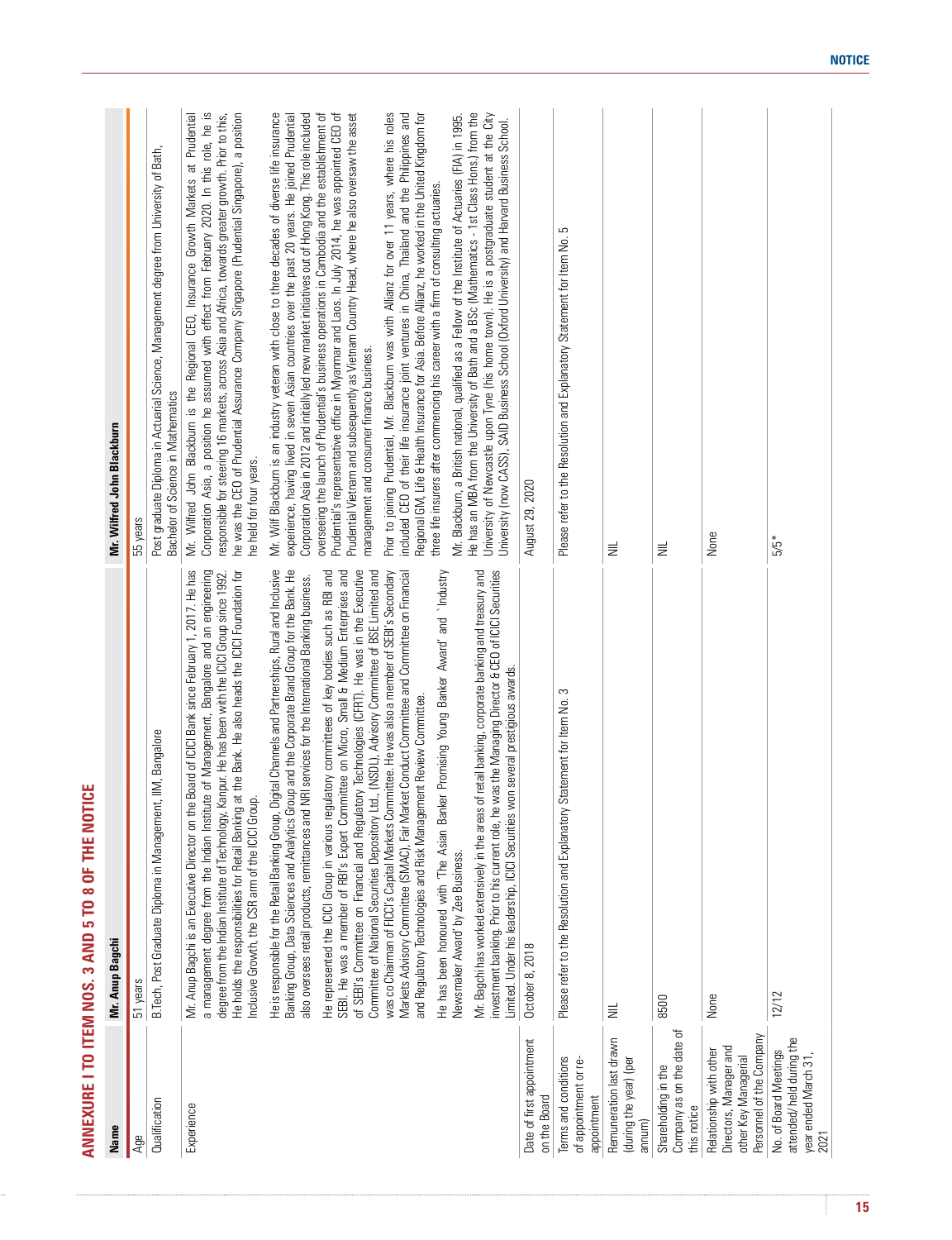| 16 |                                                                                                                                           |                                                                                                                                                                                                                                                                                                                                                                                                                                         | Mr. Wilfred John Blackburn                                                                                                                                                                                                                        |
|----|-------------------------------------------------------------------------------------------------------------------------------------------|-----------------------------------------------------------------------------------------------------------------------------------------------------------------------------------------------------------------------------------------------------------------------------------------------------------------------------------------------------------------------------------------------------------------------------------------|---------------------------------------------------------------------------------------------------------------------------------------------------------------------------------------------------------------------------------------------------|
|    | <b>Name</b><br>Other Directorship<br>(Includes directorship in<br>public, private and foreign<br>companies and insurance<br>corporations) | mpany Limited<br><b>Mr. Amp Bagchi</b><br>- ICICI Bank Limited<br>- ICICI Securities Limited<br>- ICICI Home Finance Company Limited<br>- ICICI Prudential Asset Management Comp                                                                                                                                                                                                                                                        | - PRU Life Insurance Corporation of U.K.<br>- Prudential Life Assurance (Thailand) Public Company Limited<br>- Prudential Myanmar Life<br>- PCA Life Assurance Co., Ltd.<br>- Prudential Vietnam Assurance Private Limited<br>and a strategic and |
|    |                                                                                                                                           | mmittee, Member<br><b>Pration Con</b><br>ICICI Securities Limited<br>- Nomination & Remuneration Committee, Chairman<br>ICICI Prudential Asset Management Company Limited<br>- Investment Committee, Chairman<br>CCCI Home Finance Company Limited<br>- Asset Liability Management Committee, Chairman<br>- Committee of Directors, Chairman<br>- Management Committee, Chairman<br>- Board Governance, Nomination and Remuneration Cor | $\equiv$                                                                                                                                                                                                                                          |
|    |                                                                                                                                           | ce, board meetings held thereafter have been considered.<br>*Date of appointment of Mr. Wilfred John Blackburn is 29th August, 2020. Her                                                                                                                                                                                                                                                                                                |                                                                                                                                                                                                                                                   |
|    |                                                                                                                                           |                                                                                                                                                                                                                                                                                                                                                                                                                                         |                                                                                                                                                                                                                                                   |
|    |                                                                                                                                           |                                                                                                                                                                                                                                                                                                                                                                                                                                         |                                                                                                                                                                                                                                                   |